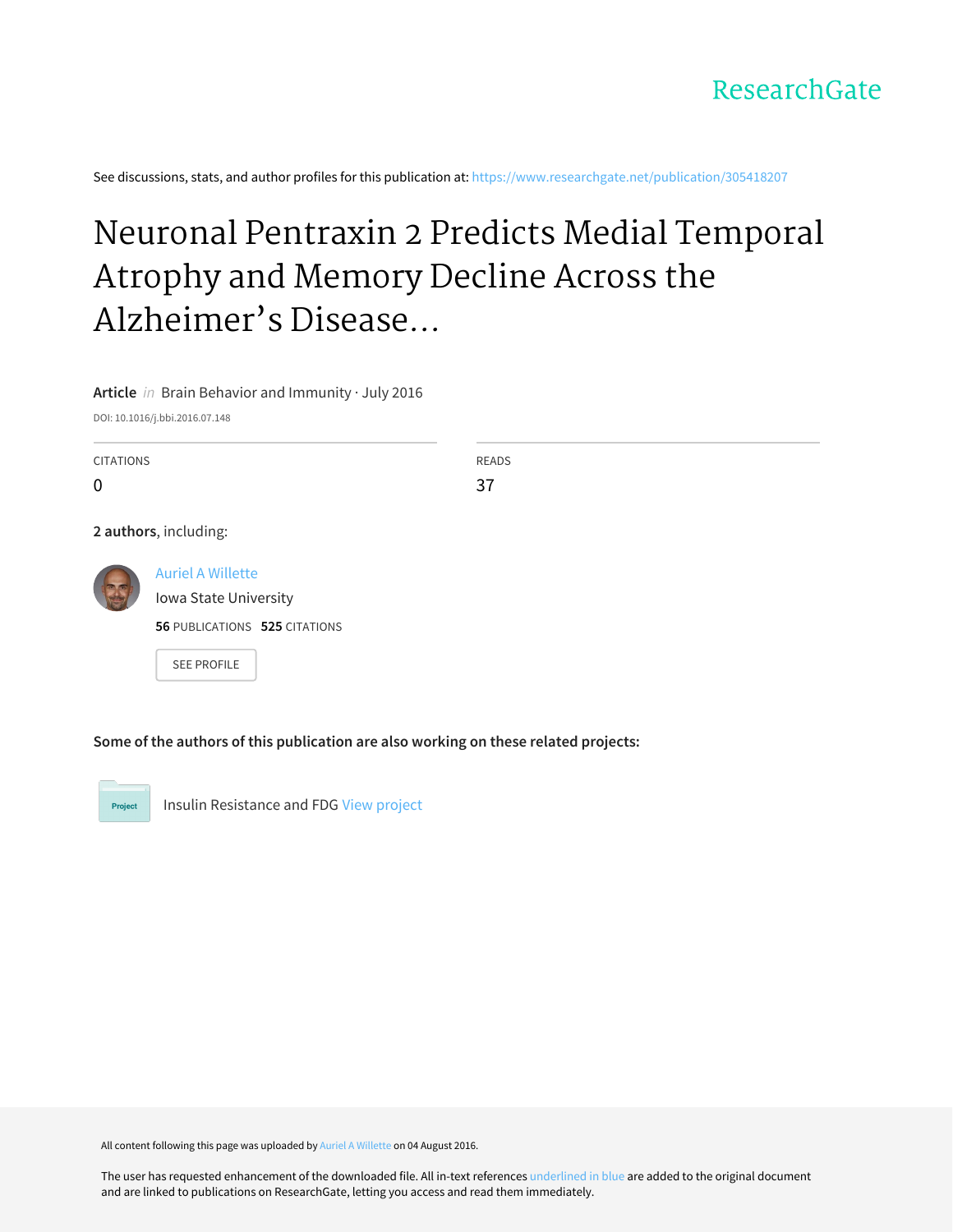**Title:** Neuronal Pentraxin 2 Predicts Medial Temporal Atrophy and Memory Decline Across the Alzheimer's Disease Spectrum

**Running Head**: Inflammatory Biomarkers and AD

Authors: Ashley Swanson, BS<sup>a†</sup>; Willette AA, Ph.D., M.S.<sup>a,b,c†</sup>; for the Alzheimer's Disease Neuroimaging Initiative.

<sup>a</sup>Department of Food Science and Human Nutrition, Iowa State University, Ames, IA <sup>b</sup>Department of Psychology, Iowa State University, Ames, IA <sup>c</sup>Aging Mind and Brain Institute, University of Iowa, Iowa City, IA

†Both authors equally contributed to the work.

**Word count:** 3,766

**Supplemental Data:** Supplemental Text 1, Supplemental Text 2, Supplemental Text 3, Supplemental Text 4, Supplemental Text 5, Supplemental Table 1, Supplemental Figure 1, Supplemental Figure 2, Supplemental Figure 3

Corresponding Author: Auriel A. Willette 224A MacKay Hall Ames, IA 50011 Phone: (515) 294-3110 Fax: 515-294-6193 awillett@iastate.edu

**Disclosure Statement**: The authors report no disclosures such as conflicts of interest directly pertaining this manuscript.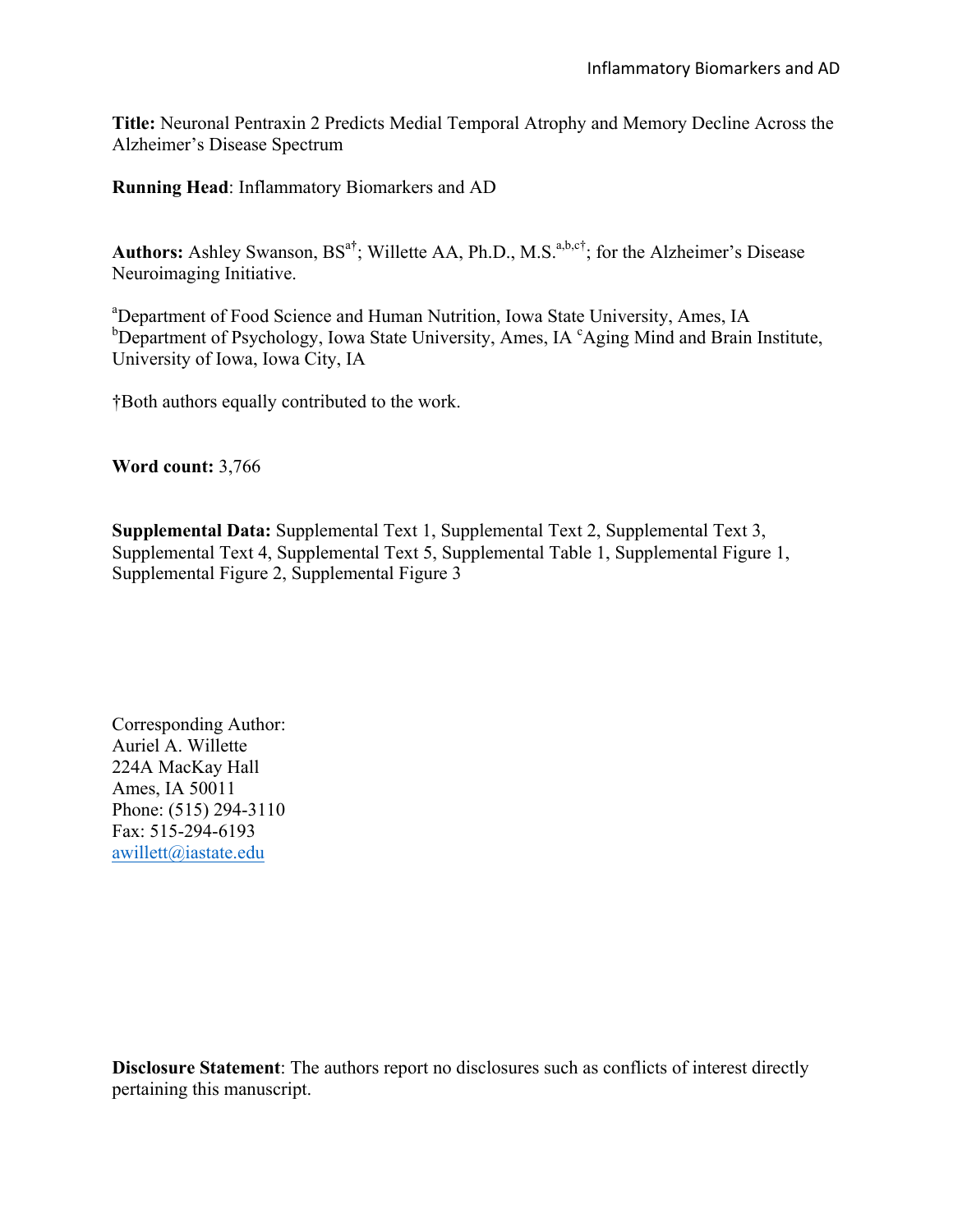## **Abstract**

Chronic neuroinflammation is thought to potentiate medial temporal lobe (MTL) atrophy and memory decline in Alzheimer's disease (AD). It has become increasingly important to find novel immunological biomarkers of neuroinflammation or other processes that can track AD development and progression. Our study explored which pro- or anti-inflammatory cerebrospinal fluid (CSF) biomarkers best predicted AD neuropathology over 24 months. Using Alzheimer's Disease Neuroimaging Initiative data (N=285), CSF inflammatory biomarkers from mass spectrometry and multiplex panels were screened using stepwise regression, followed up with 50%/50% model retests for validation. Neuronal Pentraxin 2 (NPTX2) and Chitinase-3-likeprotein-1 (C3LP1), biomarkers of glutamatergic synaptic plasticity and microglial activation respectively, were the only consistently significant biomarkers selected. Once these biomarkers were selected, linear mixed models were used to analyze their baseline and longitudinal associations with bilateral MTL volume, memory decline, global cognition, and established AD biomarkers including CSF amyloid and tau. Higher baseline NPTX2 levels corresponded to less MTL atrophy  $[R^2 = .287, p < .001]$  and substantially less memory decline  $[R^2 = .560, p < .001]$  by month 24. Conversely, higher C3LP1 modestly predicted more MTL atrophy  $[R^2=0.083, p<.001]$ , yet did not significantly track memory decline over time. In conclusion, NPTX2 is a novel proinflammatory cytokine that predicts AD-related outcomes better than any immunological biomarker to date, substantially accounting for brain atrophy and especially memory decline. C3LP1 as the microglial biomarker, by contrast, performed modestly and did not predict longitudinal memory decline. This research may advance the current understanding of AD etiopathogenesis, while expanding early diagnostic techniques through the use of novel proinflammatory biomarkers, such as NPTX2. Future studies should also see if NPTX2 causally affects MTL morphometry and memory performance.

Keywords: Alzheimer's disease; medial temporal lobe; inflammation; immunology; amyloid; tau; memory; biomarkers; NPTX2; C3LP1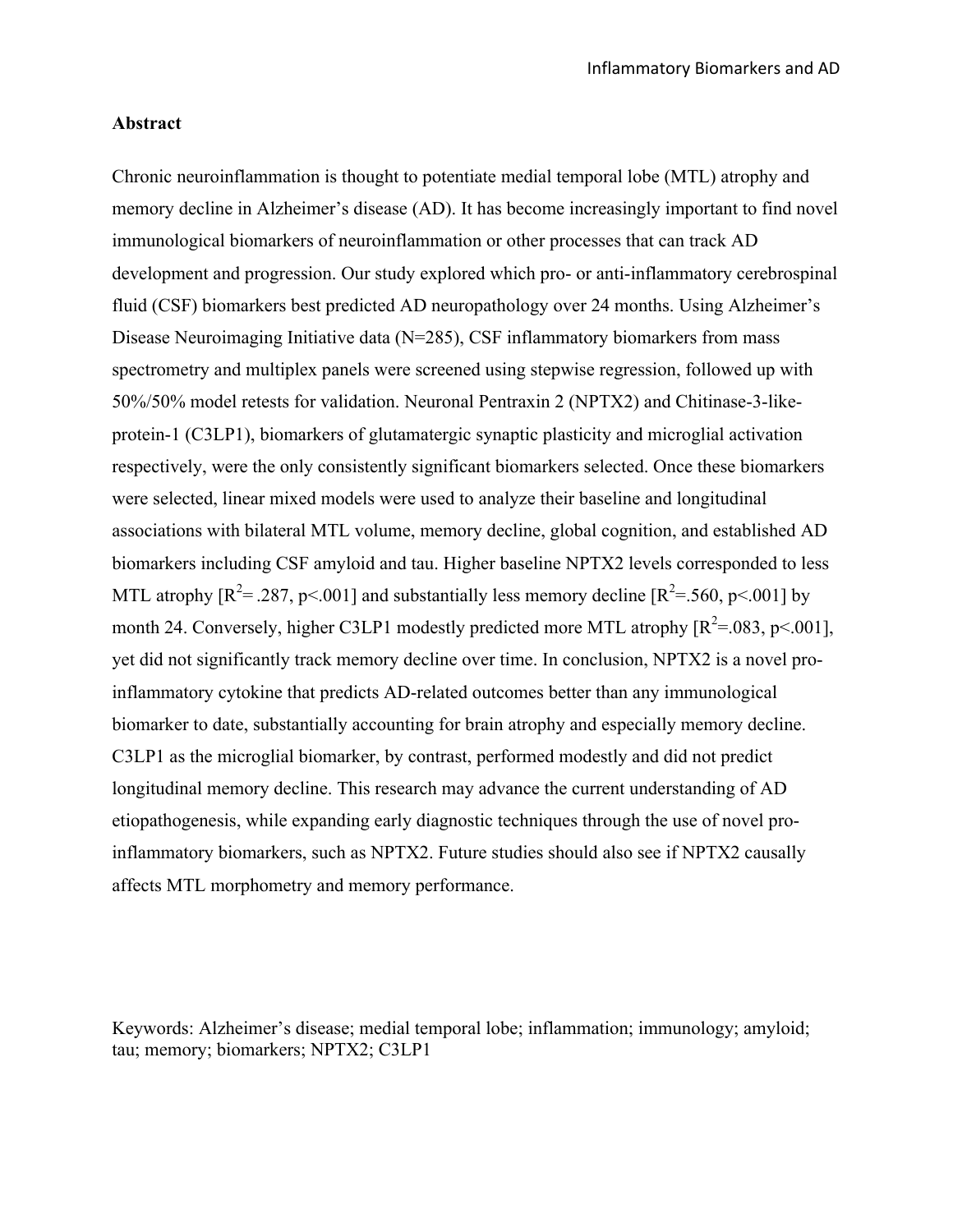#### **1. Introduction**

Alzheimer's disease (AD) is typified by progressive medial temporal lobe (MTL) atrophy and memory decline ([Weintraub et al., 2012](https://www.researchgate.net/publication/223987064_The_Neuropsychological_Profile_of_Alzheimer_Disease?el=1_x_8&enrichId=rgreq-fec651444e0fc730e3f764c8fee04bd2-XXX&enrichSource=Y292ZXJQYWdlOzMwNTQxODIwNztBUzozOTEzODM2MjI5MzA0NDNAMTQ3MDMyNDUzNTUyOQ==)). It has become increasingly important to find novel, immunological biomarkers that can track AD development and progression. When exploring biomarkers, neuroinflammation may be a useful process to examine, as it is an early and continuous feature of AD ([Hensley, 2010](https://www.researchgate.net/publication/41562347_Neuroinflammation_in_Alzheimer)) that underlies neurodegeneration and cognitive deficits (Dursun et al., 2015).

It is now known that neurotoxic inflammatory mechanisms may initiate AD pathogenesis (Akiyama et al., 2000). Neuroinflammation, on the cellular subunit level, occurs through the release of pro-inflammatory cytokines such as tumor necrosis factor-α (TNF-α), Interleukin-1β (IL-1β), and Interleukin-6 (IL-6), primarily from microglia as well as astrocytes, brain endothelial cells (BECs), and neurons themselves (Akiyama et al., 2000; Guillot-Sestier and Town, 2013; [Lee et al.,](https://www.researchgate.net/publication/23226285_Neuro-inflammation_induced_by_lipopolysaccharide_causes_cognitive_impairment_through_enhancement_of_b-amyloid_generation?el=1_x_8&enrichId=rgreq-fec651444e0fc730e3f764c8fee04bd2-XXX&enrichSource=Y292ZXJQYWdlOzMwNTQxODIwNztBUzozOTEzODM2MjI5MzA0NDNAMTQ3MDMyNDUzNTUyOQ==) 2008; Tai et al., 2015), all of which are potential immunological AD biomarkers. Levels of these cytokines and downstream effectors are higher in the AD brain (Griffin et al., 1989) and may mediate neural atrophy over time ([Lee et al., 2008](https://www.researchgate.net/publication/23226285_Neuro-inflammation_induced_by_lipopolysaccharide_causes_cognitive_impairment_through_enhancement_of_b-amyloid_generation?el=1_x_8&enrichId=rgreq-fec651444e0fc730e3f764c8fee04bd2-XXX&enrichSource=Y292ZXJQYWdlOzMwNTQxODIwNztBUzozOTEzODM2MjI5MzA0NDNAMTQ3MDMyNDUzNTUyOQ==)).

However, while the classic pro-inflammatory cytokines do potentiate brain atrophy, they are not necessarily ideal AD biomarkers, because they exhibit pleiotropic and concentration-dependent roles within the innate immune system. For example, pro-inflammatory cytokines at lower concentrations exert beneficial effects by inducing and maintaining hippocampal long-term potentiation (LTP) and neural plasticity, brain homeostasis, plaque clearance via activated microglia, and tissue repair (Ben Menachem-Zidon et al., 2011; [Goshen and Yirmiya, 2009](https://www.researchgate.net/publication/222539117_Interleukin-1_IL-1_A_central_regulator_of_stress_responses?el=1_x_8&enrichId=rgreq-fec651444e0fc730e3f764c8fee04bd2-XXX&enrichSource=Y292ZXJQYWdlOzMwNTQxODIwNztBUzozOTEzODM2MjI5MzA0NDNAMTQ3MDMyNDUzNTUyOQ==);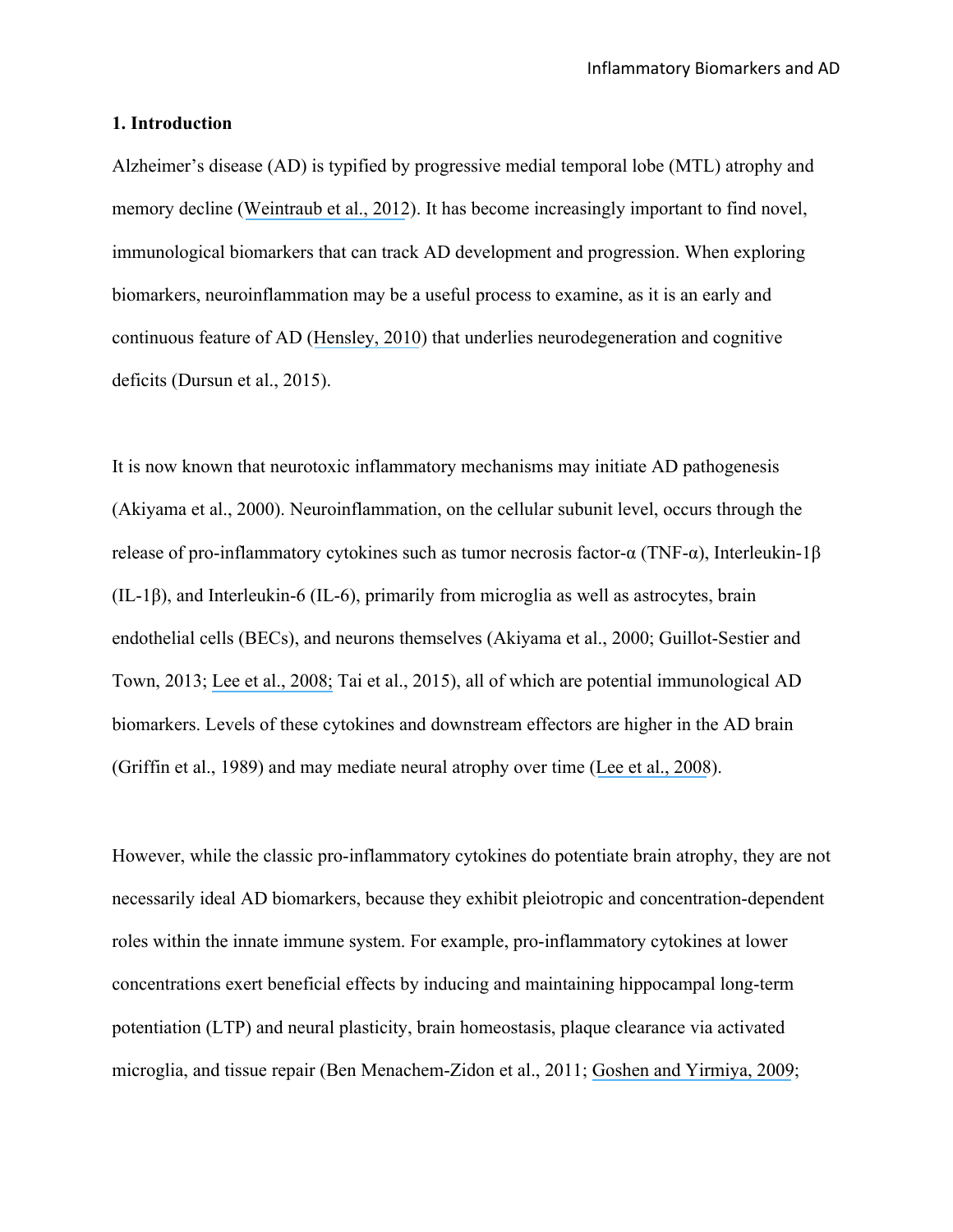[Hensley, 2010;](https://www.researchgate.net/publication/41562347_Neuroinflammation_in_Alzheimer) Weiss, 2009), where these effects are impaired at higher concentrations ([Yirmiya](https://www.researchgate.net/publication/47533290_Yirmiya_R_Goshen_I_Immune_modulation_of_learning_memory_neural_plasticity_and_neurogenesis_Brain_Behav_Immun_25_181-213?el=1_x_8&enrichId=rgreq-fec651444e0fc730e3f764c8fee04bd2-XXX&enrichSource=Y292ZXJQYWdlOzMwNTQxODIwNztBUzozOTEzODM2MjI5MzA0NDNAMTQ3MDMyNDUzNTUyOQ==)  [and Goshen, 2011](https://www.researchgate.net/publication/47533290_Yirmiya_R_Goshen_I_Immune_modulation_of_learning_memory_neural_plasticity_and_neurogenesis_Brain_Behav_Immun_25_181-213?el=1_x_8&enrichId=rgreq-fec651444e0fc730e3f764c8fee04bd2-XXX&enrichSource=Y292ZXJQYWdlOzMwNTQxODIwNztBUzozOTEzODM2MjI5MzA0NDNAMTQ3MDMyNDUzNTUyOQ==)). Therefore, there is no easily labeled "detrimental" phenotype based on the expression of pro-inflammatory cytokines by activated microglia in the brain ([Weitz and Town,](https://www.researchgate.net/publication/229018199_Microglia_in_Alzheimer)  [2012](https://www.researchgate.net/publication/229018199_Microglia_in_Alzheimer)), due to their context-dependent pleiotropic effects that vary considerably within and across individuals (Wyss-Coray, 2006). These paradigms highlight the difficulty in selecting effective pro- or anti- inflammatory biomarkers to detect and track AD.

It is important to consider other pro-inflammatory mechanisms that do not induce chronic neuroinflammation, yet are indicative of efficacious biomarkers. For example, synaptic plasticity in medial temporal lobe is integral to memory function and is in part regulated by the pentraxin superfamily, such as the pro-inflammatory protein neuronal pentraxin 2 or NPTX2 (Elbaz et al., 2015). Specifically, NPTX2, also known as neuronal-activity regulated protein (NARP), facilitates excitatory synapse formation, learning, and memory by clearing extracellular debris to anchor α-amino-3-hydroxy-5-methyl-4-isoxazolepropionic acid (AMPA) channels (Elbaz et al., 2015; [Hsu and Perin, 1995;](https://www.researchgate.net/publication/14670523_Human_Neuronal_Pentraxin_II_NPTX2_Conservation_Genomic_Structure_and_Chromosomal_Localization?el=1_x_8&enrichId=rgreq-fec651444e0fc730e3f764c8fee04bd2-XXX&enrichSource=Y292ZXJQYWdlOzMwNTQxODIwNztBUzozOTEzODM2MjI5MzA0NDNAMTQ3MDMyNDUzNTUyOQ==) [Reti et al., 2011](https://www.researchgate.net/publication/23226285_Neuro-inflammation_induced_by_lipopolysaccharide_causes_cognitive_impairment_through_enhancement_of_b-amyloid_generation?el=1_x_8&enrichId=rgreq-fec651444e0fc730e3f764c8fee04bd2-XXX&enrichSource=Y292ZXJQYWdlOzMwNTQxODIwNztBUzozOTEzODM2MjI5MzA0NDNAMTQ3MDMyNDUzNTUyOQ==)). As microglial activation is important for potentiating specific aspects of AD pathogenesis ([Bales et al., 2000](https://www.researchgate.net/publication/12459258_Neuroinflammation_and_Alzheimer)), related biomarkers have been investigated such as Chitinase 3-like Protein 1 (C3LP1). C3LP1, a derivative of chitin protein, is a marker of macrophage/microglial activation (Canto et al., 2015; [Kester et al., 2015;](https://www.researchgate.net/publication/282043475_Cerebrospinal_fluid_VILIP-1_and_YKL-40_candidate_biomarkers_to_diagnose_predict_and_monitor_Alzheimer) Kzhyshkowska et al., 2007; [Lautner et al., 2011;](https://www.researchgate.net/publication/51828134_Biomarkers_for_Microglial_Activation_in_Alzheimer) Lee et al., 2011; Sutphen et al., 2015). Serum and CSF C3LP1 levels are increased in preclinical and early AD (Canto et al., 2015; Craig-Schapiro et al., 2010), further suggesting its potential utility.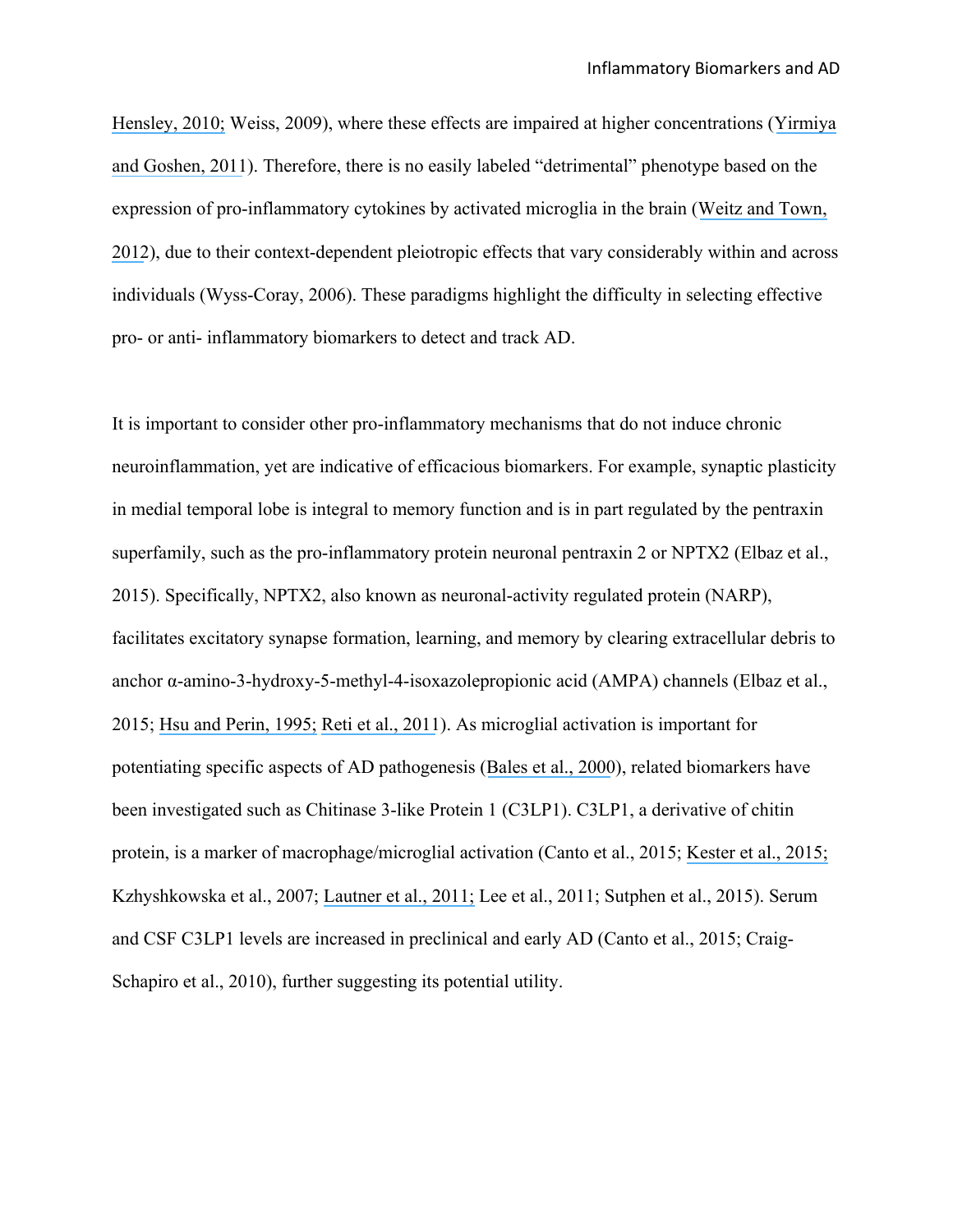Thus, peptidomics and multiplex techniques may reveal novel immunological biomarkers of processes such as chronic neuroinflammation relevant to AD. Utilizing Alzheimer's Disease Neuroimaging Initiative (ADNI) data in 285 aged adults, we explored which CSF pro- or antiinflammatory biomarkers were associated with baseline and longitudinal AD neuropathology and memory performance at baseline and across months 6, 12, and 24. Relationships with global cognition and CSF Aβ and tau species were also examined.

## **2. Methods**

## **2.1. Participants**

Baseline mass spectrometry and multiplex data from ADNI were available for 86 cognitively normal (CN), 135 Mild Cognitively Impairment (MCI), and 64 AD (adni.loni.usc.edu). The following ADNI data were also available for this cohort:

1. Demographics including age, sex and education;

2. Clinical diagnosis at baseline and month 24, as well as MCI conversion;

3. MRI scans;

- 4. CSF  $\mathbf{A}\beta$ 1-42, total tau, and phosphorylated tau (p-tau181);
- 5. Apolipoprotein E (APOE) ε4 genotype;
- 6. Global cognitive measures and factor scores.

By month 24, MCI participants were classified as either remaining stable (MCI-S,  $n = 82$ ) or progressing to AD (MCI-P, n =47), with the remainder diagnosed as CN. Details of the consensus procedure by the ADNI Conversion Committee are described elsewhere (Willette et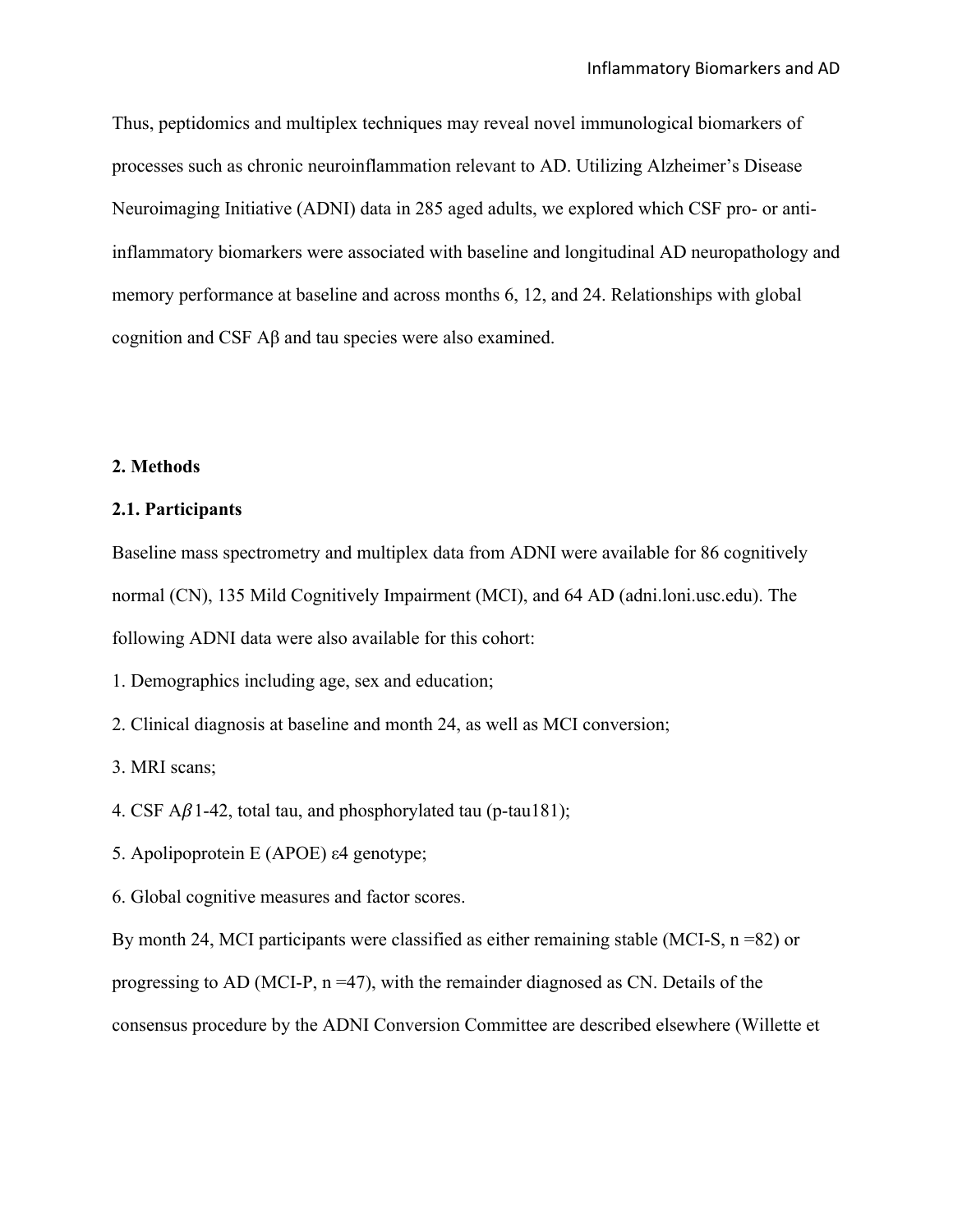al., 2015). We chose to focus on month 24 as an endpoint for comparison to our previous work ([Willette et al., 2015](https://www.researchgate.net/publication/270765624_Insulin_Resistance_Predicts_Medial_Temporal_Hypermetabolism_in_Mild_Cognitive_Impairment_Conversion_to_Alzheimer_Disease?el=1_x_8&enrichId=rgreq-fec651444e0fc730e3f764c8fee04bd2-XXX&enrichSource=Y292ZXJQYWdlOzMwNTQxODIwNztBUzozOTEzODM2MjI5MzA0NDNAMTQ3MDMyNDUzNTUyOQ==)), and because there is much less MRI data available after month 24.

## **2.2. Standard Protocol Approvals, Registrations, and Patient Consents**

Written informed consent was obtained from all ADNI participants at their respective ADNI sites. Site-specific institutional review boards approved the ADNI protocol.

## **2.3 Clinical and Cognitive Assessments**

Global cognition and assessment scores for the Mini-Mental State Examination (MMSE), clinical dementia rating-sum of boxes (CDR-sob) and AD assessment scale-cognitive subscale 11 (ADAS-cog11) were examined at baseline and at 6, 12, and 24 months. Diagnoses were made by ADNI based on criteria described in the ADNI1 procedure manual (http://adni.loni.usc.edu/). A memory factor score ([Crane et al., 2012](https://www.researchgate.net/publication/229064936_Development_and_assessment_of_a_composite_score_for_memory_in_the_Alzheimer)) was also examined at baseline and longitudinally. Memory decline was defined as difference scores between baseline and either 6, 12, or 24 months after. Memory factor data from baseline to months 12 and 24 was missing for 0 and 27 participants respectively.

## **2.4. CSF Amyloid and Tau**

CSF sample collection, processing, and quality control of p-tau181, total tau, and  $A\beta$ 1-42 are described in the ADNI1 protocol manual (www.adni.loni.usc.edu) and elsewhere (Shaw et al., 2011). Total tau and  $A\beta$ 1-42 values were not available for 3 and 1 participants respectively.

## **2.5. Mass Spectrometry and Multiplex Biomarkers in CSF**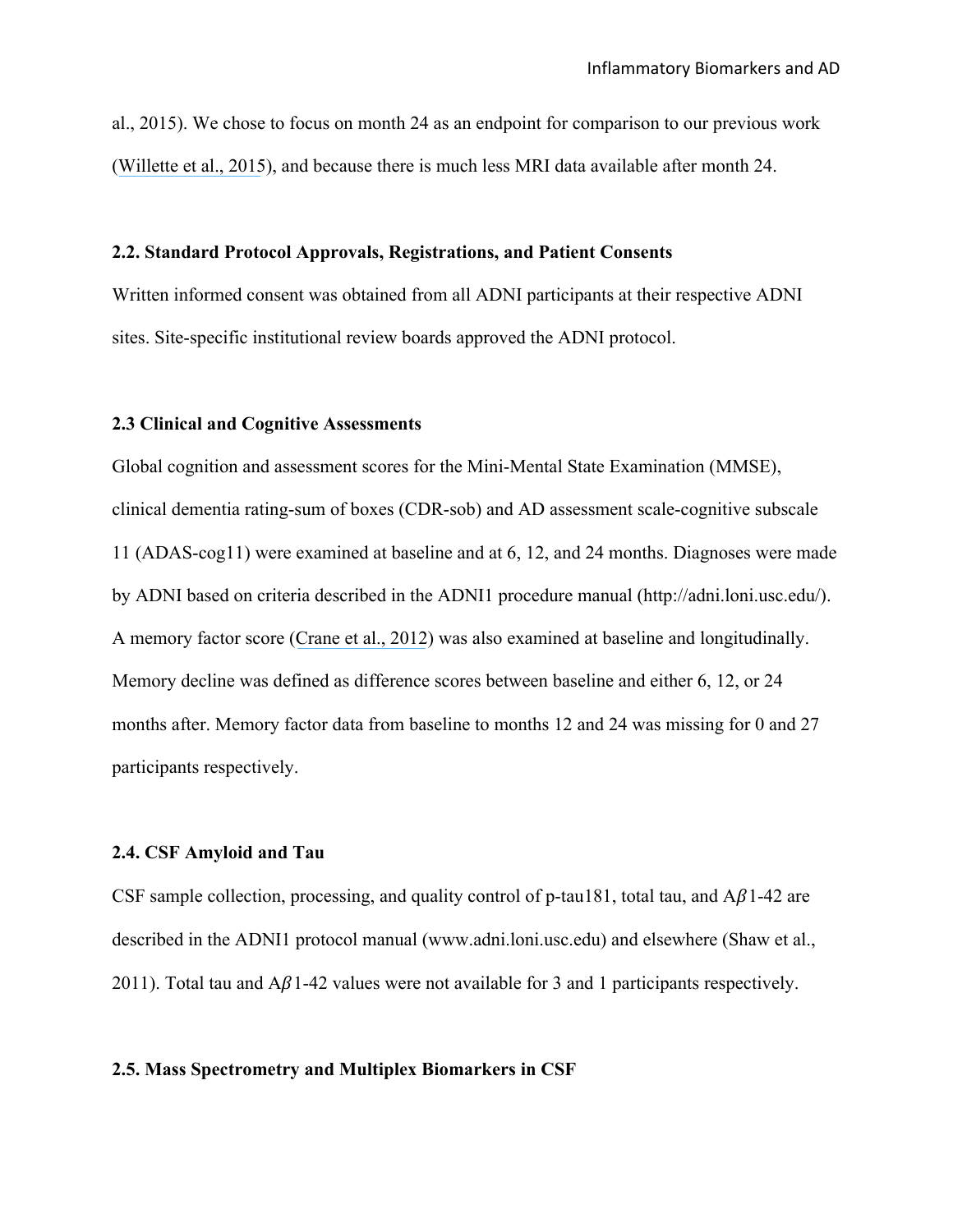Data was downloaded from the Biomarkers Consortium CSF Proteomics liquid chromatography/ multiple reaction monitoring mass spectrometry (LC/MRM-MS) dataset. As described previously ([Spellman et al., 2015](https://www.researchgate.net/publication/272186679_Development_and_Evaluation_of_a_Multiplexed_Mass_Spectrometry-Based_Assay_for_Measuring_Candidate_Peptide_Biomarkers_in_Alzheimer)), the ADNI Biomarkers Consortium Project investigated the extent to which selected peptides, measured with LC/MRM-MS, could discriminate among disease states. Briefly, 567 peptides representing 221 proteins were targeted in a single run (Caprion Proteome Inc., Montreal, QC, Canada). Raw intensities were derived and extensive quality control used to derive log intensities. The ADNI Biomarker core used the natural log to transform analyte values to normalize variance in the sample. Nine neuroinflammatory biomarkers were present, represented by 21 CSF peptides. A larger CSF multiplex array, containing 27 additional pro-inflammatory biomarkers (**Supplemental Table 1**), was also utilized for comparison to LC/MRM-MS (see below).

For the LC/MRM-MS panel, the nine biomarkers of interest were: Alpha-1-antitrypsin; Complement 3; CD14; IL-18; C3LP1/YKL-40; Osteopontin; C-Reactive Protein (CRP); Neuronal Pentraxin 1 (NPTX1); and NPTX2. **Supplemental Text 1** describes all nine derived peptides and protein functions specific to inflammation. Different peptides from a single protein were selected as candidate biomarkers based on peptides that best predicted diagnostic status ([Spellman et al., 2015](https://www.researchgate.net/publication/272186679_Development_and_Evaluation_of_a_Multiplexed_Mass_Spectrometry-Based_Assay_for_Measuring_Candidate_Peptide_Biomarkers_in_Alzheimer)), or using stepwise regression analyses and follow up validation tests (see below). Due to the relatively small number of pro-inflammatory indices in the LC/MRM-MS peptide biomarker panel, we also explored if mass spectrometry analytes selected from that panel were again selected when simultaneously testing protein biomarkers from the larger CSF multiplex assay. Briefly, a Luminex xMAP immunoassay panel (Rules Based Medicine, Austin, TX) was used to measure 159 CSF analytes, including several pro- and anti-inflammatory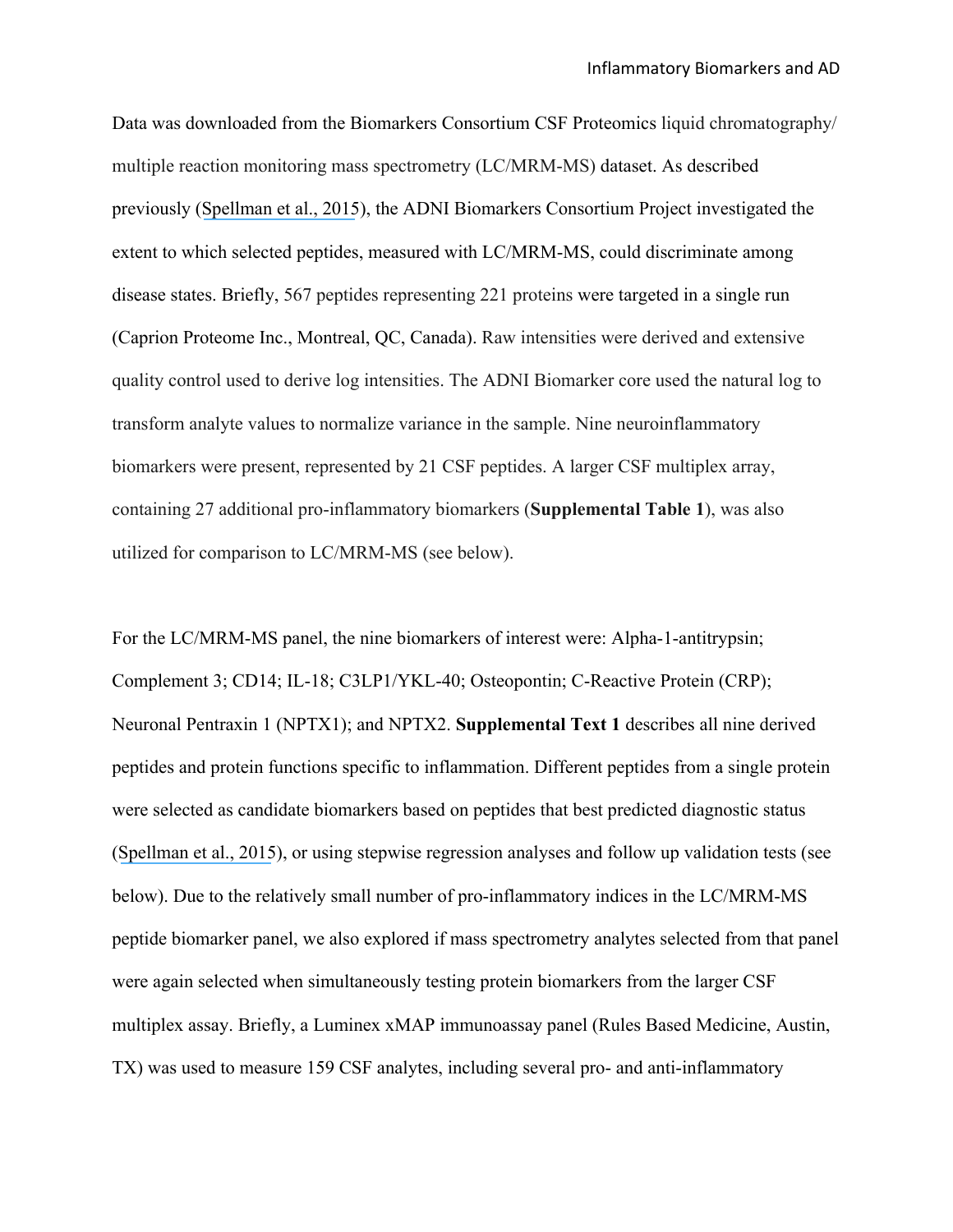proteins. As shown in **Supplemental Table 1**, 27 CSF proteins were selected based on the literature linking them to one or more inflammatory processes.

## **2.6. MRI and Tensor Based Morphometry**

T1-weighted volumes at baseline and months 6, 12, and 24 were downloaded. Bilateral MTL gray matter (GM) volume was derived, as it shows reliable atrophy over the AD spectrum and is susceptible to neuroinflammation ([Risacher and Saykin, 2013](https://www.researchgate.net/publication/234087479_Neuroimaging_and_Other_Biomarkers_for_Alzheimer)). Baseline images were processed using FreeSurfer 4.3 as described previously (see "UCSF FreeSurfer Methods" at www.adni.loni.usc.edu). Fifty-five baseline scans were rejected for analysis based on failed QC checks. Tensor Based Morphometry (TBM) was used to gauge atrophy over time. Jacobian maps were generated between baseline and either month 6, 12, or 24 volumetric scans ([Hua et al.,](https://www.researchgate.net/publication/233423148_Unbiased_Tensor-Based_Morphometry_Improved_Robustness_and_Sample_Size_Estimates_for_Alzheimer)  [2013](https://www.researchgate.net/publication/233423148_Unbiased_Tensor-Based_Morphometry_Improved_Robustness_and_Sample_Size_Estimates_for_Alzheimer)). Degree of contraction was expressed as a percentage decrease relative to baseline, reflecting progressive brain atrophy. T1-weighted scans at months 6, 12 and 24 were missing for 13, 18 and 58 participants respectively.

## **2.7. APOE Genotype**

The ADNI Biomarker core at the University of Pennsylvania conducted APOE ε4 genotyping. We characterized participants as being "non-APOE4" (i.e., zero APOE ε4 alleles) or "APOE4" (i.e., one to two APOE ε4 alleles).

#### **2.8. Statistical Analyses**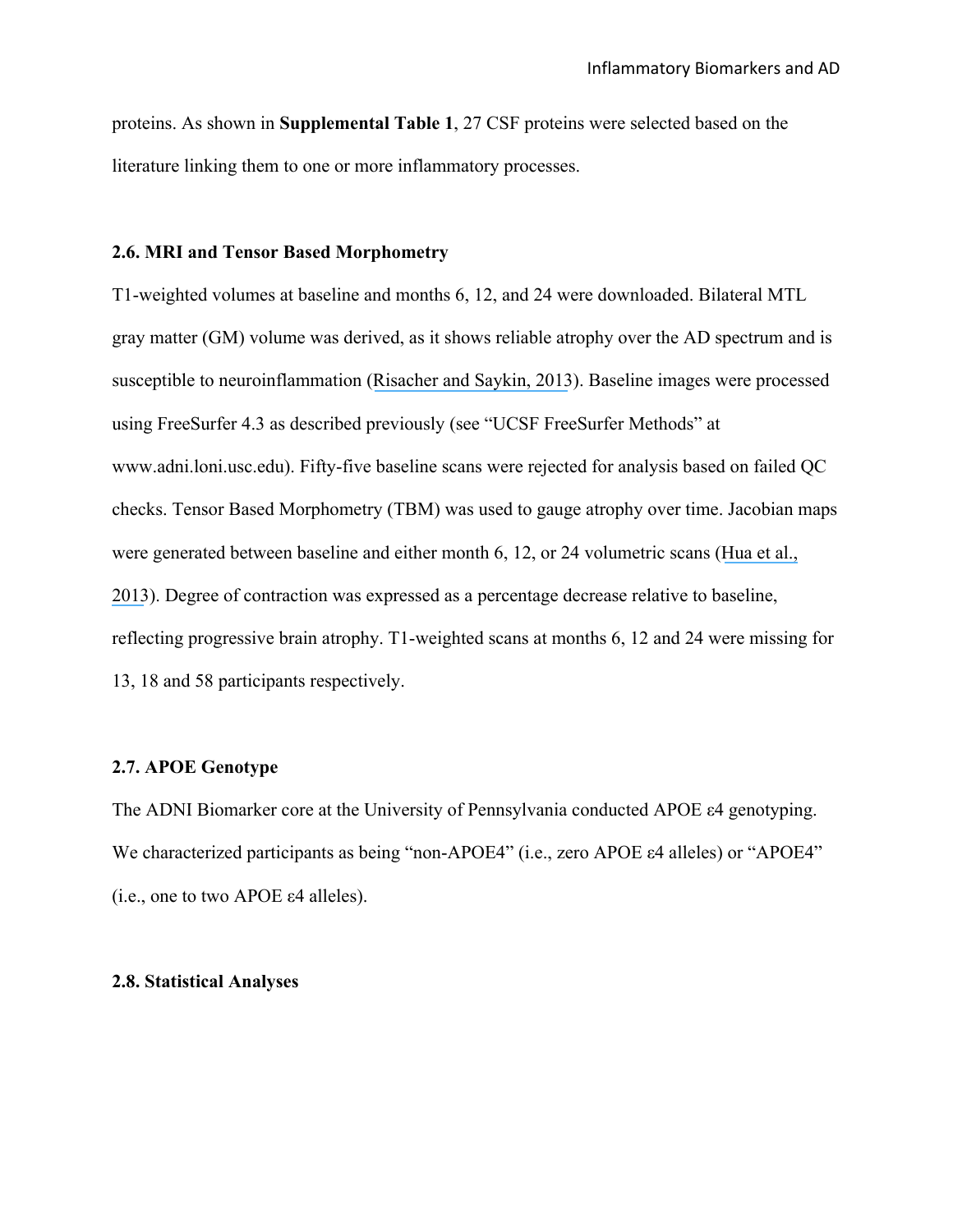All statistical mixed model analyses were conducted using SPSS 23.0 software (IBM Corp., Armonk, NY). All variables had homoscedastic variance and were normally distributed or log transformed.

## **2.8.1. Stepwise Regression: Biomarker Selection**

The nine peptide biomarkers of interest (See Section 2.5) were screened using stepwise regression which, when used correctly, is useful for variable selection and model building ([Astin](https://www.researchgate.net/publication/225618193_Multi-Campus_Studies_of_College_Impact_Which_Statistical_Method_is_Appropriate?el=1_x_8&enrichId=rgreq-fec651444e0fc730e3f764c8fee04bd2-XXX&enrichSource=Y292ZXJQYWdlOzMwNTQxODIwNztBUzozOTEzODM2MjI5MzA0NDNAMTQ3MDMyNDUzNTUyOQ==) [and Denson, 2009;](https://www.researchgate.net/publication/225618193_Multi-Campus_Studies_of_College_Impact_Which_Statistical_Method_is_Appropriate?el=1_x_8&enrichId=rgreq-fec651444e0fc730e3f764c8fee04bd2-XXX&enrichSource=Y292ZXJQYWdlOzMwNTQxODIwNztBUzozOTEzODM2MjI5MzA0NDNAMTQ3MDMyNDUzNTUyOQ==) Knüppel et al., 2013; [Smith et al., 2013](https://www.researchgate.net/publication/256468566_A_Comparison_of_Random_Forest_Regression_and_Multiple_Linear_Regression_for_Prediction_in_Neuroscience?el=1_x_8&enrichId=rgreq-fec651444e0fc730e3f764c8fee04bd2-XXX&enrichSource=Y292ZXJQYWdlOzMwNTQxODIwNztBUzozOTEzODM2MjI5MzA0NDNAMTQ3MDMyNDUzNTUyOQ==)). The first goal was to determine which inflammation-related LC/MRM-MS biomarkers were significant predictors of MTL volume and memory performance at 24 months. A subsequent goal was take selected mass spectrometry biomarkers and use stepwise regression while incorporating multiplex proteins, to see if MRM peptides and/or multiplex proteins were selected for model building. Covariates were entered into a given model as the first step. The nine peptide analytes representing nine candidate proteins were added in a stepwise step. In models with multiplex biomarkers, they were added in a subsequent stepwise step. The default threshold of  $P < 05$  for inclusion and  $P > 10$ for exclusion of variables were used. Based on these regression analyses (see Section 3.2 in Results), NPTX2 and C3LP1 were the only consistently significant biomarkers, and thus became the main predictor variables for the focus of our study. Stepwise regression iterates through each potential biomarker and removes it from the model if P>.10, minimizing the need for type 1 error correction.

#### **2.8.2. Linear Mixed Models: Biomarker Testing on Outcomes**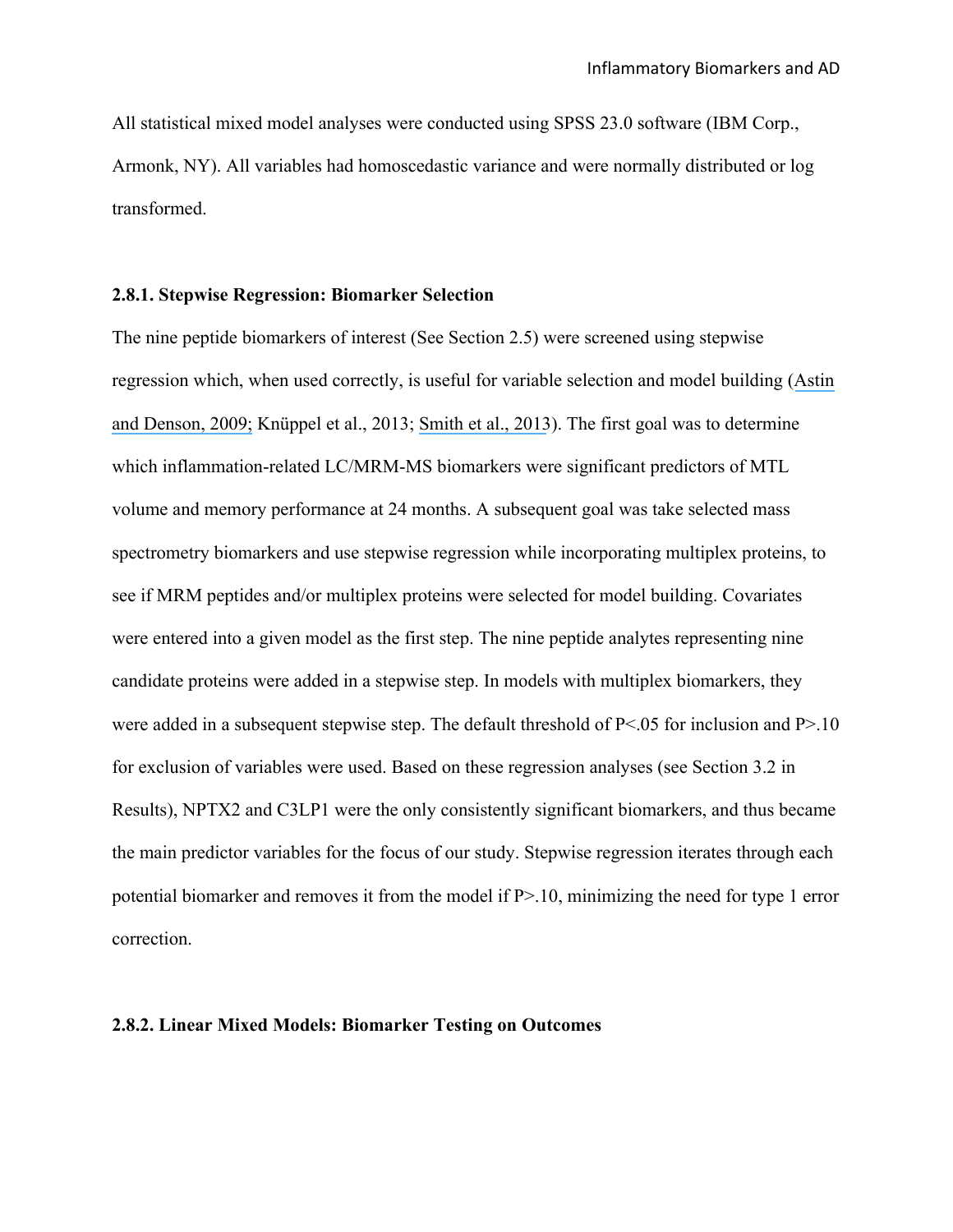The two selected peptide biomarkers, NPTX2 and C3LP1, were subsequently analyzed with linear mixed models, to determine their baseline and longitudinal associations with GM atrophy in bilateral MTL or a memory factor. We used a single model to examine the main effects of NPTX2 and C3LP1 at baseline, or their interaction with Time longitudinally, on global cognition, memory, and bilateral MTL volume. Time was defined as change relative to baseline at months 6, 12, and 24. Similar analyses were conducted for global cognition, Clinical Dementia Rating (CDR), and CSF amyloid and tau. Longitudinal analyses of CSF tau, p-tau181 and  $A\beta$ 1-42 were not performed due to lack of longitudinal ptau-181 data in ADNI. Again, the CSF samples of NPTX2 and C3LP1 used for our statistical analyses were derived from the LC/MRM-MS (see Section 2.5).

Linear mixed models, followed by least significant differences (LSD) follow-up tests, also gauged if CSF NPTX2 or C3LP1 levels differed by baseline diagnosis (CN, MCI, or AD) or MCI conversion (MCI-S or MCI-P). All subsequent models except for cognitive outcomes included the following covariates: age at baseline, education, sex, APOE ε4 genotype, and either baseline diagnosis or MCI conversion. Mixed models also covaried the random effect of subject. Models gauging global cognition, the CDR assessment, and the memory factor did not covary baseline diagnosis or MCI conversion, because these measures are directly used to diagnose participants as CN, MCI, or AD or are direct outcomes of disease diagnosis.

Finally, on an exploratory basis, interactions were examined between both NPTX2 and C3LP1 and covariates that were statistically related to them, including APOE ε4 genotype, age, and education.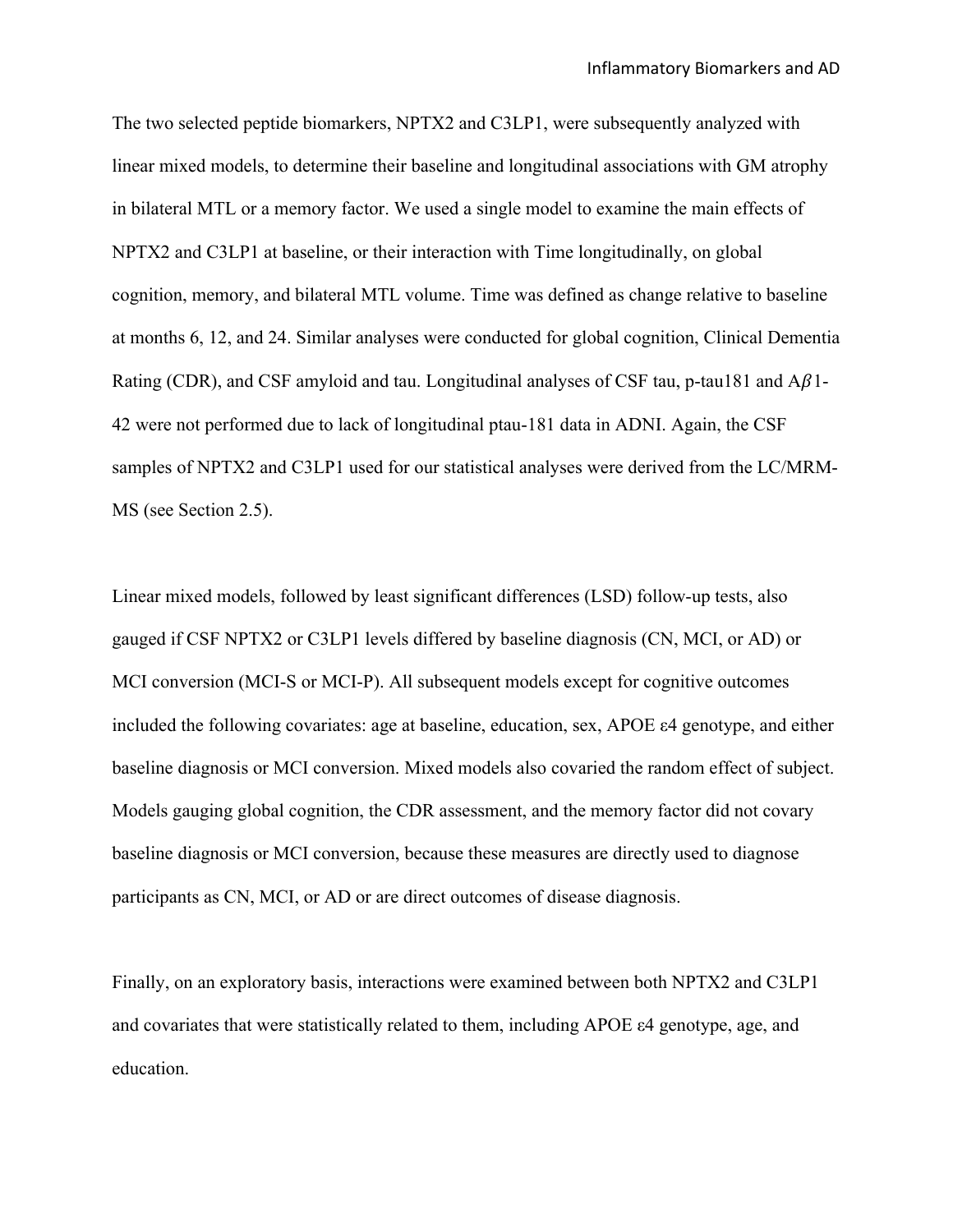## **3. RESULTS**

## **3.1. Demographics and Inflammation Biomarkers**

**Table 1** lists demographics, APOE ε4 genotype data, and other baseline sample characteristics. Based on subsequent analyses, log-transformed CSF analyte levels of NPTX2 (TESTLNALLQR) and C3LP1 (ILGQQVPYATK) are noted.

## **3.2. CSF Inflammatory Biomarker Selection (Stepwise Regression)**

As a first step, stepwise regression was used to select inflammatory biomarkers that best predicted memory decline and atrophy by 24 months. As described in **Supplemental Text 1**, 9 peptides representing 9 proteins were chosen as candidate inflammatory biomarkers. All peptides were log-transformed by the ADNI Biomarker Core to achieve normality ([Spellman et al., 2015](https://www.researchgate.net/publication/272186679_Development_and_Evaluation_of_a_Multiplexed_Mass_Spectrometry-Based_Assay_for_Measuring_Candidate_Peptide_Biomarkers_in_Alzheimer)). Results were similar when considering the outcomes at 12 months, or when all 21 peptide analytes were entered into the stepwise step for month 24.

For memory performance by 24 months, covariates accounted for a moderate proportion of variance [Adjusted  $R^2 = 164$ , F=11.10, *P*<.001]. Stepwise selection of NPTX2 [Adjusted  $R^2 = 202$ , F-change=12.91, *P*<.001] and then C3LP1 [Adjusted  $R^2 = 215$ , F-change=5.17, *P*<.001] significantly improved the model. Using 10 random samples of 50% of the cohort or Lasso regression to validate model selection (**Supplemental Text 2**), NPTX2 and C3LP1 were consistently selected as the only significant predictors.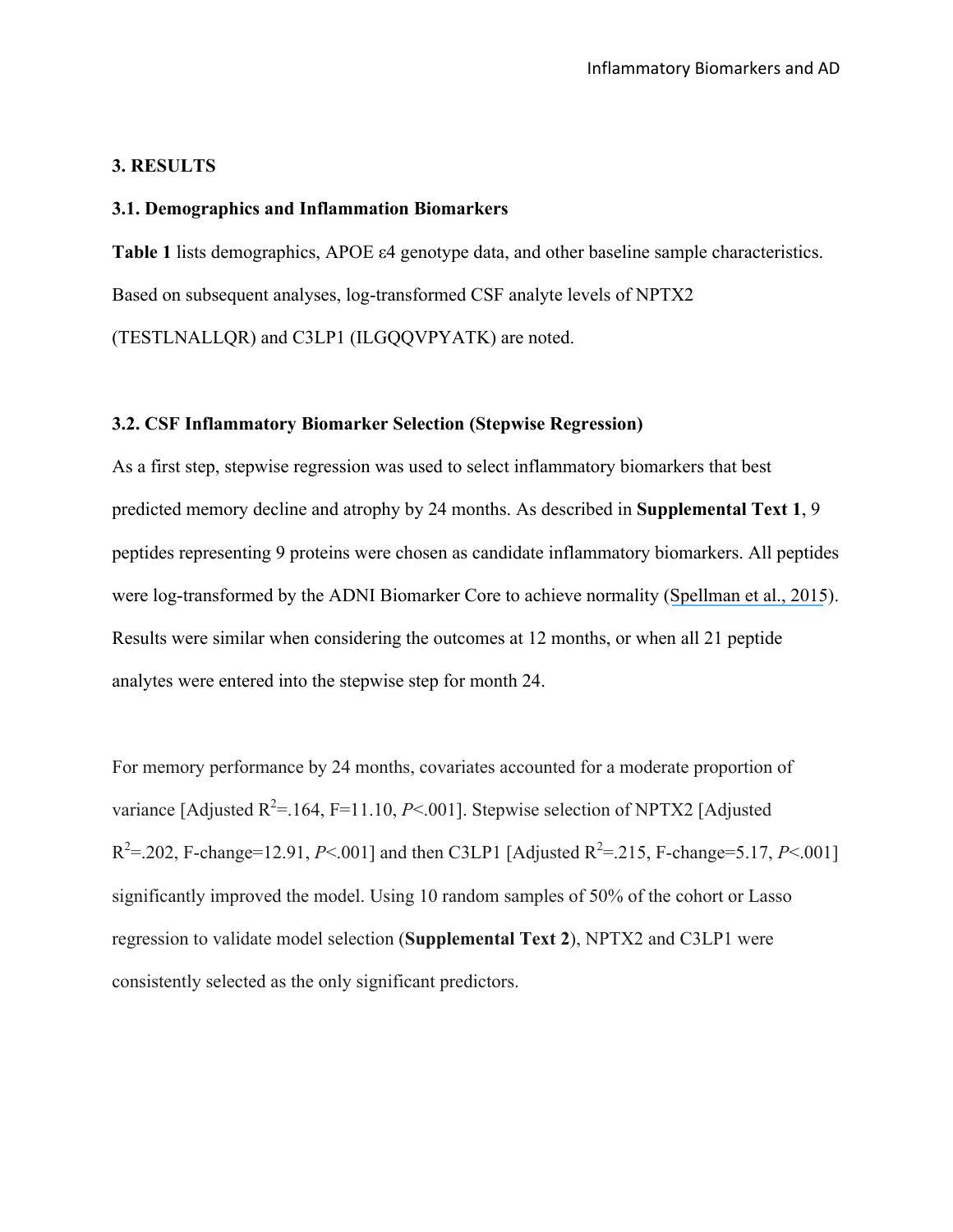For MTL volume by 24 months, a similar pattern emerged. Covariates initially explained nearly half of the variance [Adjusted  $R^2 = 477$ , F=42.27, *P*<.001]. NPTX2 [Adjusted  $R^2 = 514$ , F=17.62, *P* $\leq$ .001] and subsequently C3LP1 [Adjusted R<sup>2</sup> = .546, F-change=16.79, *P* $\leq$ .001] were again selected as the only significant predictors. Using stepwise regression with random sampling or Lasso regression to validate the model (**Supplemental Text 2**), NPTX2 and C3LP1 were again selected as the only significant predictors.

Finally, as described in **Supplemental Text 3**, NPTX2 and C3LP1 were selected in the stepwise step when they were iteratively added into a model with 27 CSF proteins related to inflammation from the multiplex immunoassay (**Supplemental Table 1**). These results suggest that NPTX2 and C3LP1, respectively biomarkers of inflammation-mediated excitatory synaptic plasticity (Elbaz et al., 2015) and macrophage/microglia (Craig-Schapiro et al., 2010) activity, may be useful for tracking AD neuropathology and cognitive decline and should be investigated further.

#### **3.3. Effects of Diagnosis and Covariates on NPTX2 and C3LP1 (Mixed Models)**

Having selected NPTX2 and C3LP1, their associations with clinical diagnosis and covariates were then ascertained with linear mixed models. There was a main effect of baseline diagnosis on NPTX2 [F=4.120, *P*=.017]. **Table 1** indicates a modest step-wise decrease in log-transformed NPTX2 levels from CN to AD [*P*=.005] and MCI to AD [*P*=.034], but not CN to MCI [*P*=.242]*.* MCI-P had lower NPTX2 levels than MCI-S [F=4.04, *P*=.047]. A main effect of baseline diagnosis on C3LP1 was also significant [F=3.32, *P*=.037]. **Table 1** indicates a modest step-wise increase in log-transformed C3LP1 levels from CN to AD [*P*<.001], MCI to AD [*P*=.045] and CN to MCI  $[P=.002]$ . MCI-S and MCI-P did not differ for C3LP1 values  $[F=0.358, P=.551]$ .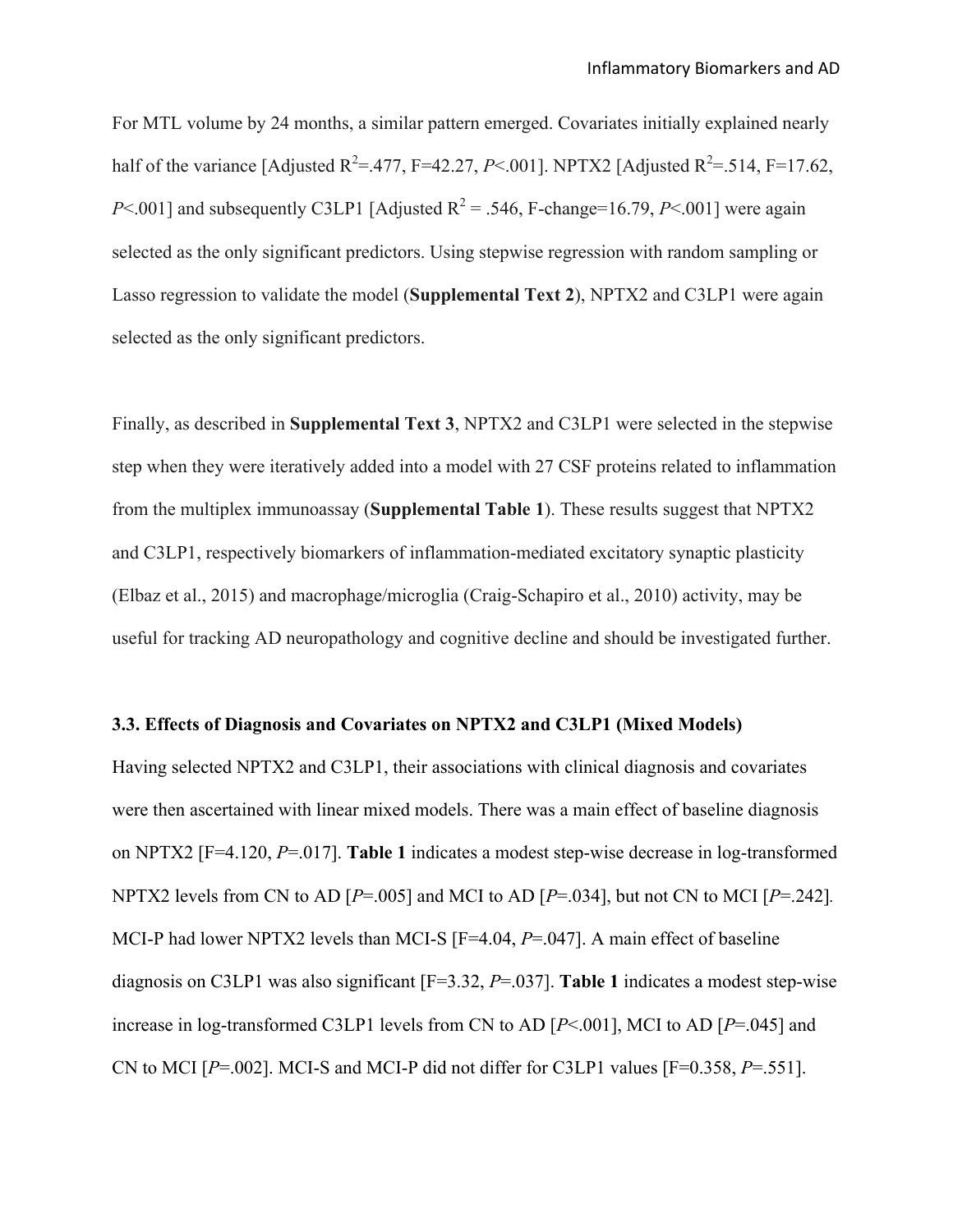For covariates, on an exploratory basis, APOE4 carriers had higher C3LP1 [F=7.81, *P*=.006], but similar NPTX2 values [F=0.15, *P*=.696]. Older age at baseline was related to higher C3LP1  $[R^2 = .391, F = 63.91, P < .001]$ , but not NPTX2 [F=0.38, P=.539]. There was a trend for more years of education predicting higher NPTX2 [F=1.77, *P*=.053], but not C3LP1 [F=1.00, *P*=.317]. Sex was not a significant predictor for NPTX2 [F=0.01, *P*=.973] or C3LP1 [F=1.32, *P*=.251].

## **3.4. Neuropsychological Testing: Baseline and Over 24 Months (Mixed Models)**

Next, the associations of NPTX2 and C3LP1 were investigated with baseline and longitudinal indices of global cognition and function, as well as memory with linear mixed models. As shown in **Figure 1**, higher baseline NPTX2 and C3LP1 levels were, respectively, related to better and worse baseline global cognitive and assessment outcomes. Specifically, higher NPTX2 levels were correlated with higher MMSE [β±SE=1.24±0.22, F=32.85, *P*<.001], lower CDR-sob [β±SE=-0.81±0.15, F=28.22, *P*<.001] and lower ADAScog-11 [β±SE=-3.34±0.54, F=38.40, *P*<.001] (**Figure 1A,C,E**). Higher C3LP1, conversely, was associated with lower MMSE [β±SE=-1.43±0.37, F=15.26, *P*<.001], higher CDR-sob [β±SE=1.18±0.26, F=21.13, *P*<.001], and higher ADAS cog-11 scores [β±SE=4.45±0.92, F=23.55, *P*<.001] (**Figure 1B,D,F**). Similar patterns were seen across time (see **Supplemental Text 4**).

For the memory factor, higher NPTX2 and C3LP1 at baseline respectively corresponded to better  $[R^2 = .051, F = 11.76, P < .001]$  or worse  $[R^2 = .072, F = 9.67, P = .002]$  baseline performance. A NPTX2 x Time [F=8.88, *P*<.001] interaction revealed that higher baseline NPTX2 strongly corresponded to less memory decline over time relative to baseline, particularly by month 24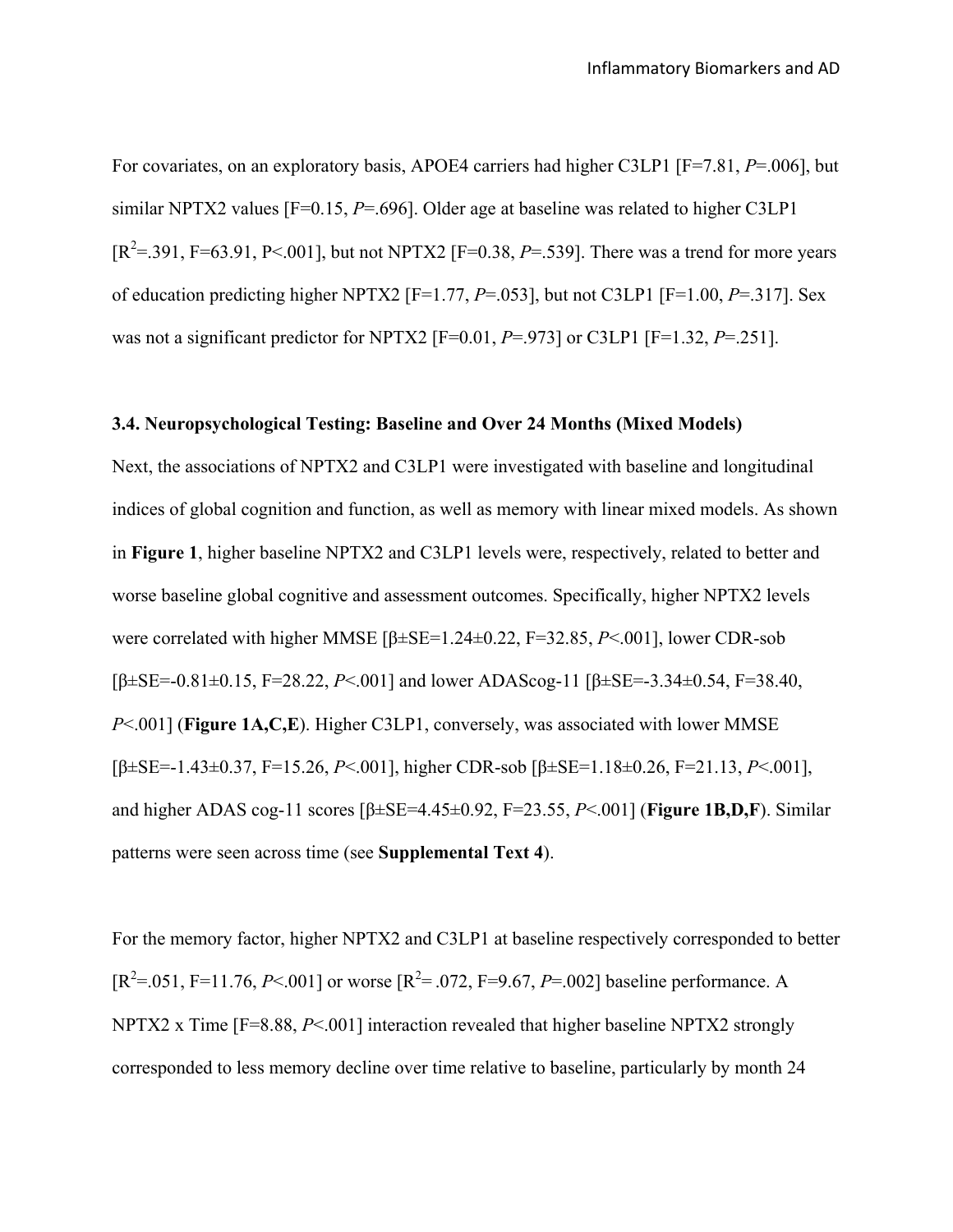where NPTX2 explained 56% of the variance (**Figure 2**). By contrast, a C3LP1 main effect [F=8.851, *P*=.003], with a non-significant C3LP1 x Time interaction [F=1.73, *P*=.180], indicated that higher baseline C3LP1 showed a weak association ( $R^2 = 0.04$ ) with memory decline regardless of time. See **Supplemental Figure 1** for a trajectory curve showing predicted change in memory decline over time for NPTX2. As a confirmation analysis using 10 randomized iterations of 50% of the sample (**Supplemental Text 5**), relative effect sizes and P values for NPTX2 and C3LP1 were comparable. Exploratory interactions with covariates revealed no significant effects.

#### **3.5. Brain: Baseline MTL volume and Atrophy over 24 Months (Mixed Models)**

Next, the associations of NPTX2 and C3LP1 were investigated with baseline MTL volume and longitudinal, cumulative MTL atrophy relative to baseline with linear mixed models. Higher baseline NPTX2  $[R^2 = .050, F = 6.91, P = .009]$  was correlated with more basal MTL volume. A NPTX2 x Time interaction [F=16.61, *P*<.001] showed that higher NPTX2 corresponded to less MTL atrophy over time, particularly by month 24 (**Figure 3A-C**). By contrast, C3LP1 showed no association with MTL volume at baseline  $[R^2 = .008, F = 0.05, P = .817]$ . A C3LP1 x Time interaction [F=12.09, *P*<.001] indicated that while baseline C3LP1 was slightly associated with atrophy over time, it was relatively modest compared to NPTX2 (**Figure 3D-F**). **Supplemental Figure 2** shows trajectory curves for predicted change in MTL atrophy over time for NPTX2 and C3LP1. These results were confirmed (**Supplemental Text 5**) when testing models with randomly selected 50% sub-samples of the cohort. Exploratory interactions with covariates revealed no significant effects.

#### **3.6. CSF Biomarkers: Baseline Amyloid and Tau (Mixed Models)**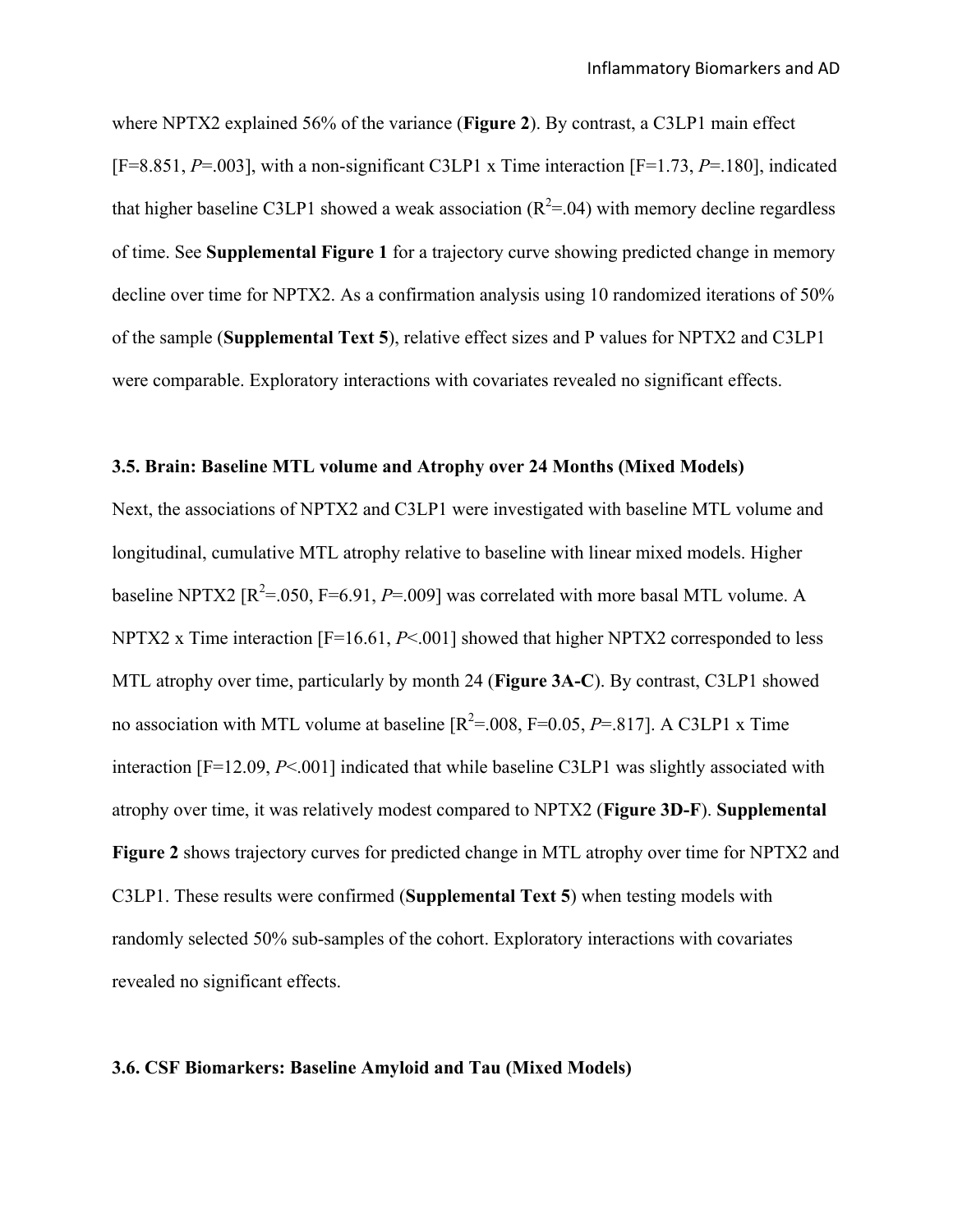Finally, it was important to gauge how NPTX2 and C3LP1 were related to amyloid and tau, which are hallmarks of AD, with linear mixed models. Higher NPTX2 and C3LP1 were respectively related to a less or more AD-like CSF amyloid and tau profile. Specifically, higher NPTX2 was associated with higher CSF A $\beta$ 1-42 [ $\beta \pm$ SE=9.09 $\pm$ 4.44 F=4.20, *P*=.041], lower total tau [β±SE=-23.89±4.07, F=34.43, *P*<.001], and lower p-tau181 [β±SE=-4.34±1.45, F=8.93, *P*=.003]. By contrast, higher C3LP1 was not significantly associated with CSF A $\beta$ 1-42 [β±SE=-9.52±7.48, F=1.61, *P*=.204], but corresponded to higher total tau [β±SE=25.67±6.87, F=13.96, *P*<.001] and higher p-tau181 (β±SE= 7.71±2.46, F=9.83, *P*=.002].

Finally, we explored interactions between C3LP1 or NPTX2 and age, education, and APOE ε4 genotype, given that the covariates predicted variation in C3LP1 and NPTX2. **Supplemental Figure 3** shows that higher levels of NPTX2 were related to less amyloid pathology for non-APOE4 carriers [β±SE= 22.15±7.93, F=7.79, *P*=.006], but not for APOE4 carriers. No other interactions were significant.

#### **4. Discussion**

The aim of our study was to explore which established or novel pro- and anti-inflammatory CSF biomarkers from ADNI Biomarker Core panels best predicted MTL atrophy and memory decline, as well as other AD indices affected by neuroinflammation. NPTX2 and C3LP1 consistently loaded as the only significant predictors of both MTL volume and memory performance by 24 months. They also predicted other AD aspects including global cognition and function, as well as CSF measures of amyloid and tau. Links with APOE4 status and age were found, where age has also been linked to chronic neuroinflammation over time due to age-related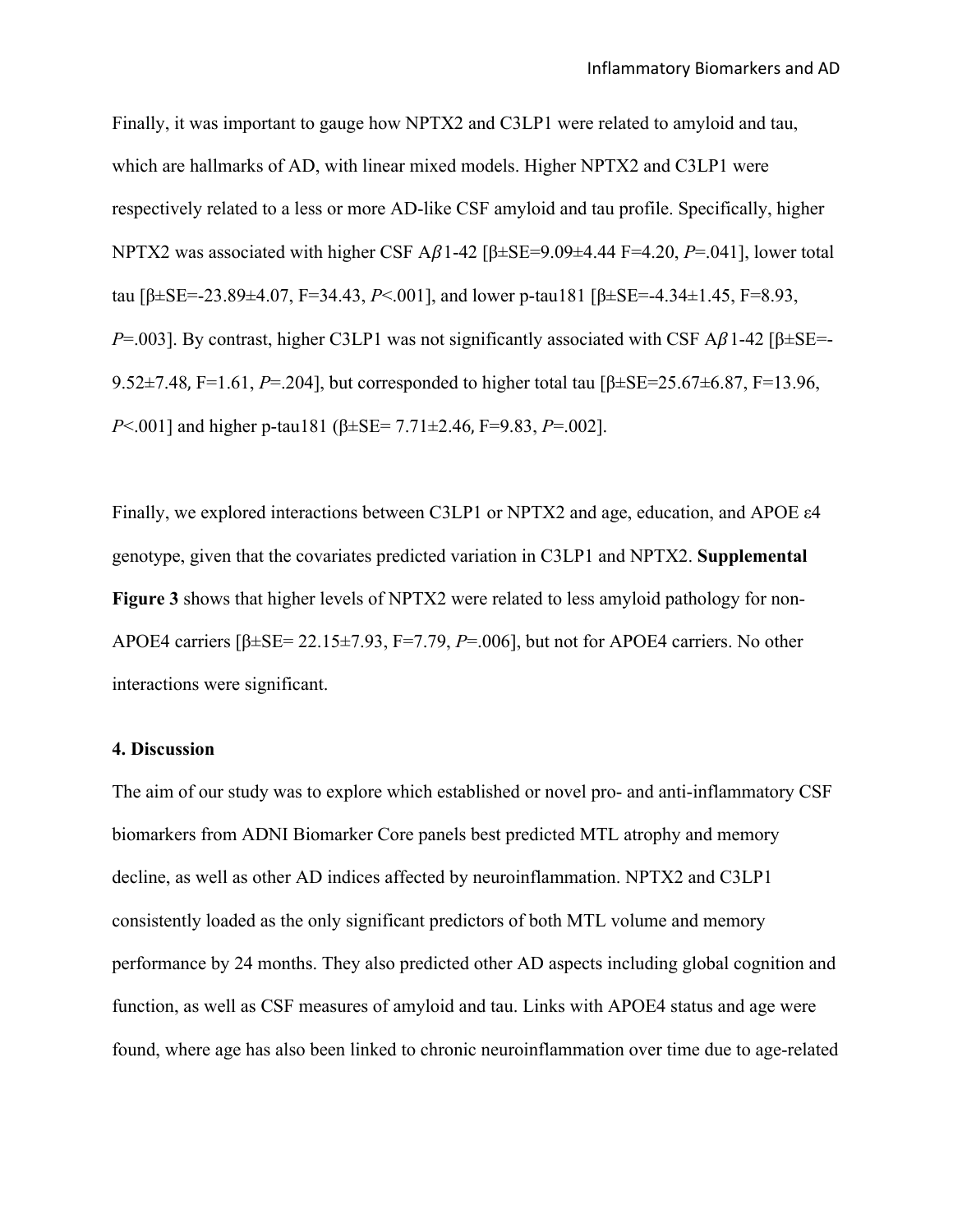pro-inflammatory effects on the brain ([Godbout and Johnson, 2006](https://www.researchgate.net/publication/296615032_Age_and_neuroinflammation_A_lifetime_of_psychoneuroimmune_consequences?el=1_x_8&enrichId=rgreq-fec651444e0fc730e3f764c8fee04bd2-XXX&enrichSource=Y292ZXJQYWdlOzMwNTQxODIwNztBUzozOTEzODM2MjI5MzA0NDNAMTQ3MDMyNDUzNTUyOQ==)). Along the AD spectrum in our study, there was a modest step-wise increase in C3LP1 and decrease in NPTX2.

These juxtaposed patterns are underscored by the global neuropsychological findings. As shown in **Figure 1** and supplemental data, higher NPTX2 reflected a significantly less AD-like pattern of global function at baseline and relative decline through month 24, while higher C3LP1 modestly corresponded to a slightly more AD-like pattern. Curiously by month 24, C3LP1 was a poor predictor for memory across time, while NPTX2 accounted for more than half of the variance among all participants. This could reflect NPTX2's role in synaptic plasticity and longterm potentiation ([Dong et al., 2015;](https://www.researchgate.net/publication/269115055_Long-term_potentiation_decay_and_memory_loss_are_mediated_by_AMPAR_endocytosis?el=1_x_8&enrichId=rgreq-fec651444e0fc730e3f764c8fee04bd2-XXX&enrichSource=Y292ZXJQYWdlOzMwNTQxODIwNztBUzozOTEzODM2MjI5MzA0NDNAMTQ3MDMyNDUzNTUyOQ==) Elbaz et al., 2015; Tsui et al., 1996). However, NPTX2 could merely reflect the AD process, while synaptic loss reliably accompanies dementia onset ([Crews and Masliah, 2010;](https://www.researchgate.net/publication/43299260_Molecular_mechanisms_of_neurodegeneration_in_Alzheimer) Serrano-Pozo et al., 2011; [Shankar and Walsh, 2009](https://www.researchgate.net/publication/40024081_Alzheimer)). Higher NPTX2 similarly correlated with less MTL atrophy over time and AD neuropathology at baseline, further highlighting its potential use to track etiopathogenesis and progression. Non-APOE4 carriers showed a relationship between Aβ and NPTX2, while APOE4 carriers did not, suggesting that the APOE risk factor may modulate the effect of NPTX2 or an upstream mechanism. It is unclear if NPTX2 exercises a causal or correlational effect on one or more neurological and cognitive aspects of AD.

The lack of association of C3LP1 with memory scores may be due to its modest relationship with MTL atrophy over two years. Chronic neuroinflammation in AD arises from Aβ-dependent and independent activation of microglia and astrocytes (Heneka et al., 2015). The release of proinflammatory cytokines is thought to potentiate AD pathogenesis. It is clear in this report that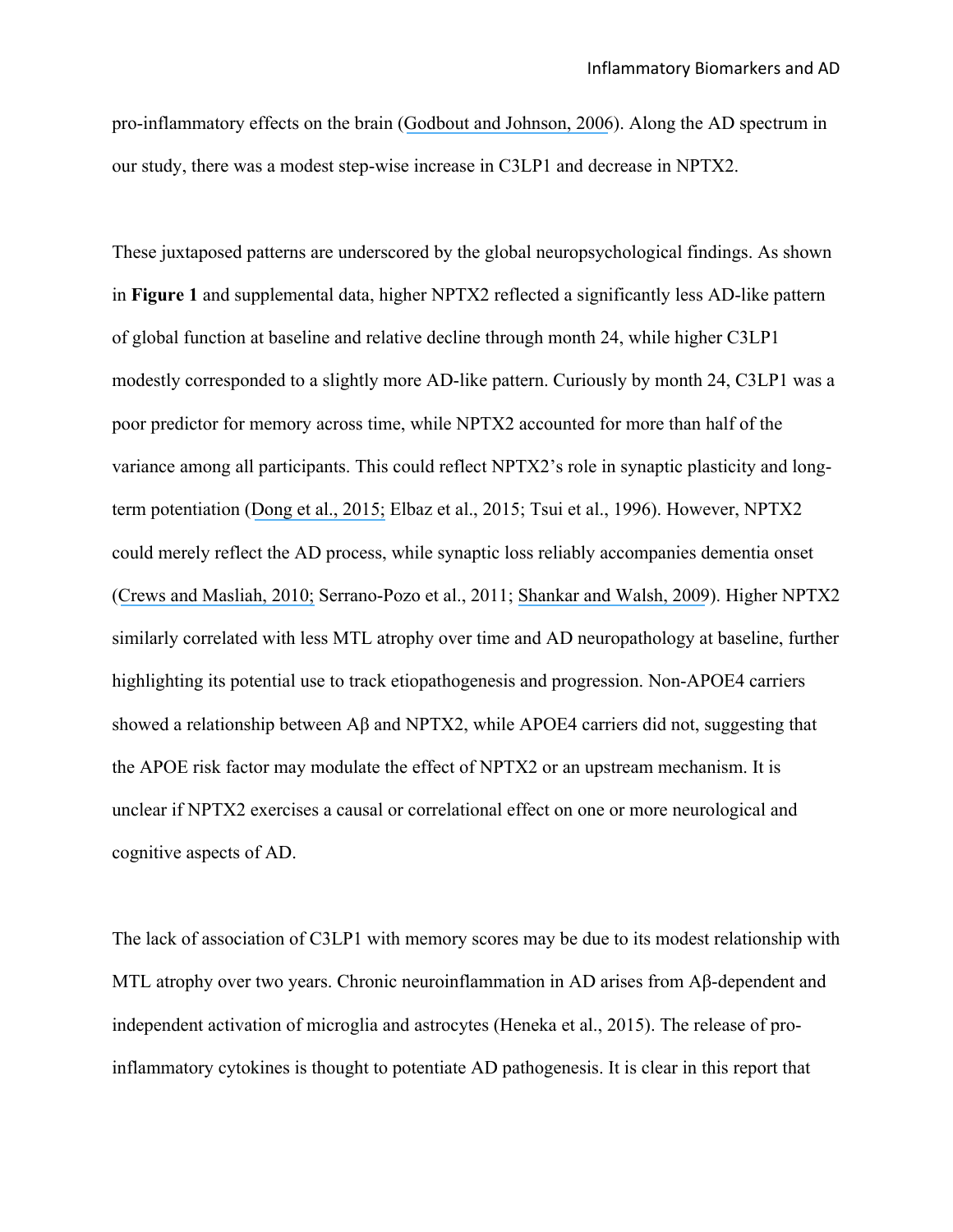higher baseline C3LP1 has some modest association with AD progression, as it is significantly corresponded to global cognition, tau, and AD risk factors such as age and APOE4 status. However, baseline levels of C3LP1 were not significantly related to CSF amyloid levels. Sutphen and colleagues (Sutphen et al., 2015) similarly found in middle-aged, cognitively normal participants that YKL-40 (i.e., C3LP1) levels increased with age and APOE4 status, where longitudinal but not baseline associations were seen with amyloid positivity. Kester and colleagues ([Kester et al., 2015](https://www.researchgate.net/publication/282043475_Cerebrospinal_fluid_VILIP-1_and_YKL-40_candidate_biomarkers_to_diagnose_predict_and_monitor_Alzheimer)) found that YKL-40 levels at baseline and longitudinally were higher in patients with MCI and AD.

Our report is particularly novel because we investigated the degree to which NPTX2 and C3LP1 track neuropathology and memory decline over time along the AD spectrum. Several limitations and strengths should be noted. Protein expression of the NPTX2 and C3LP1 peptides cannot be validated in the current dataset, as ADNI CSF samples are not readily accessible. The ADNI Biomarker Core has only assessed peptides at baseline, where longitudinal collection is needed for future work. Thus, no causal inferences can be made, and results should be considered exploratory for driving hypothesis generation. To contain type 1 error, we chose to focus structural analyses on MTL and consequent memory performance. It could be that C3LP1 is a better predictor for global atrophy or regions other than MTL. Finally, we only analyzed subjects in ADNI, where there are to our knowledge no other readily accessible AD datasets with mass spectrometry, MRI, and neuropsychological data. For strengths, this large sample size study used an unbiased stepwise selection process and follow up stepwise validation test to select candidate biomarkers in CSF. We also highlight that NPTX2 was an excellent predictor of AD neuropathology and especially cognitive decline over time.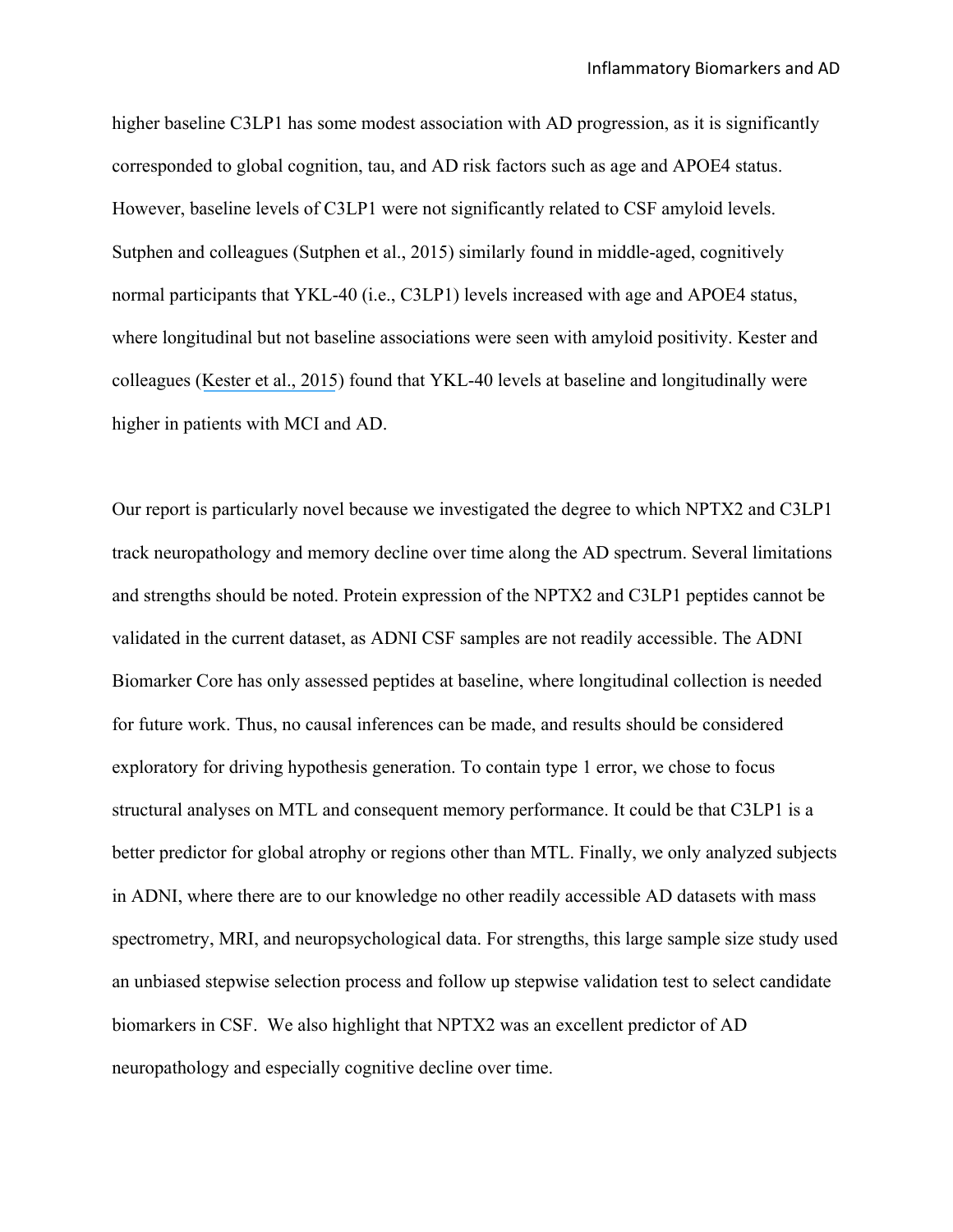In conclusion, NPTX2 is a novel immunological cytokine that accounts for several neurobiological and cognitive aspects of AD, particularly cognitive decline across the AD spectrum. The microglial biomarker C3LP1, by contrast, performed modestly or did not account for AD-related indices. This research may advance the current understanding of AD etiopathogenesis, while expanding early diagnostic techniques by using novel pro-inflammatory biomarkers such as NPTX2.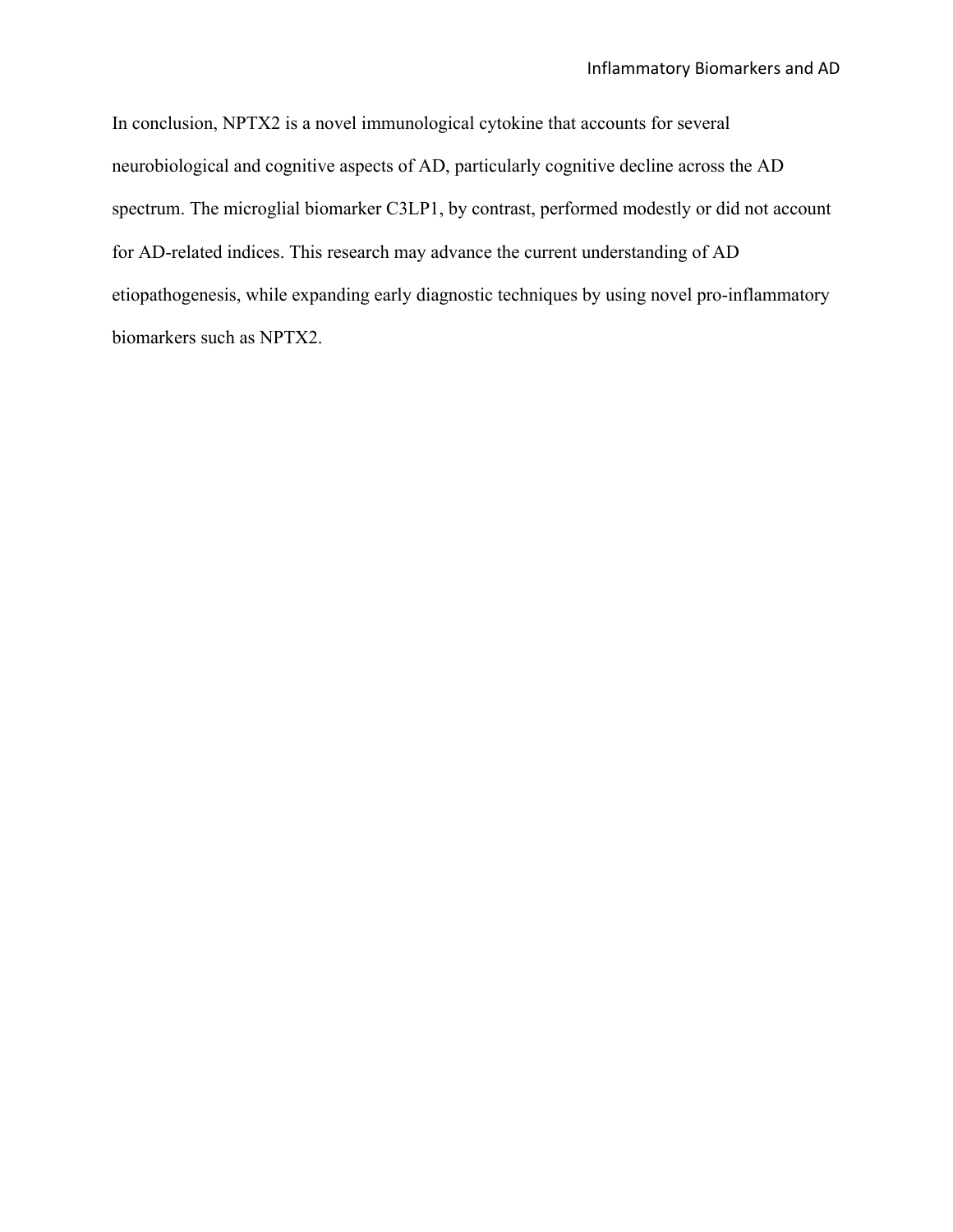## **5. Acknowledgments**

We wish to thank Brandon Klinedinst for his invaluable help in conducting Lasso regression. This study was funded by Iowa State University and NIH AG047282 [AAW]. Data collection and sharing for this project were funded by the ADNI (National Institutes of Health Grant U01- AG-024904) and Department of Defense ADNI (award number W81XWH-12-2-0012). ADNI is funded by the National Institute on Aging, the National Institute of Biomedical Imaging and Bioengineering, and through generous contributions from the Alzheimer's Association and the Alzheimer's Drug Discovery Foundation. The Canadian Institutes of Health Research is providing funds to support ADNI clinical sites in Canada. Private-sector contributions are facilitated by the Foundation for the National Institutes of Health (www.fnih.org). The grantee organization is the Northern California Institute for Research and Education, and the study is coordinated by the Alzheimer's Disease Cooperative Study at the University of California, San Diego. ADNI data are disseminated by the Laboratory for Neuro Imaging at the University of Southern California. The data used in the preparation of this article were obtained from the ADNI database (adni.loni.usc.edu). As such, the investigators within the ADNI contributed to the design and implementation of ADNI and/or provided data but did not participate in analysis or writing of this report.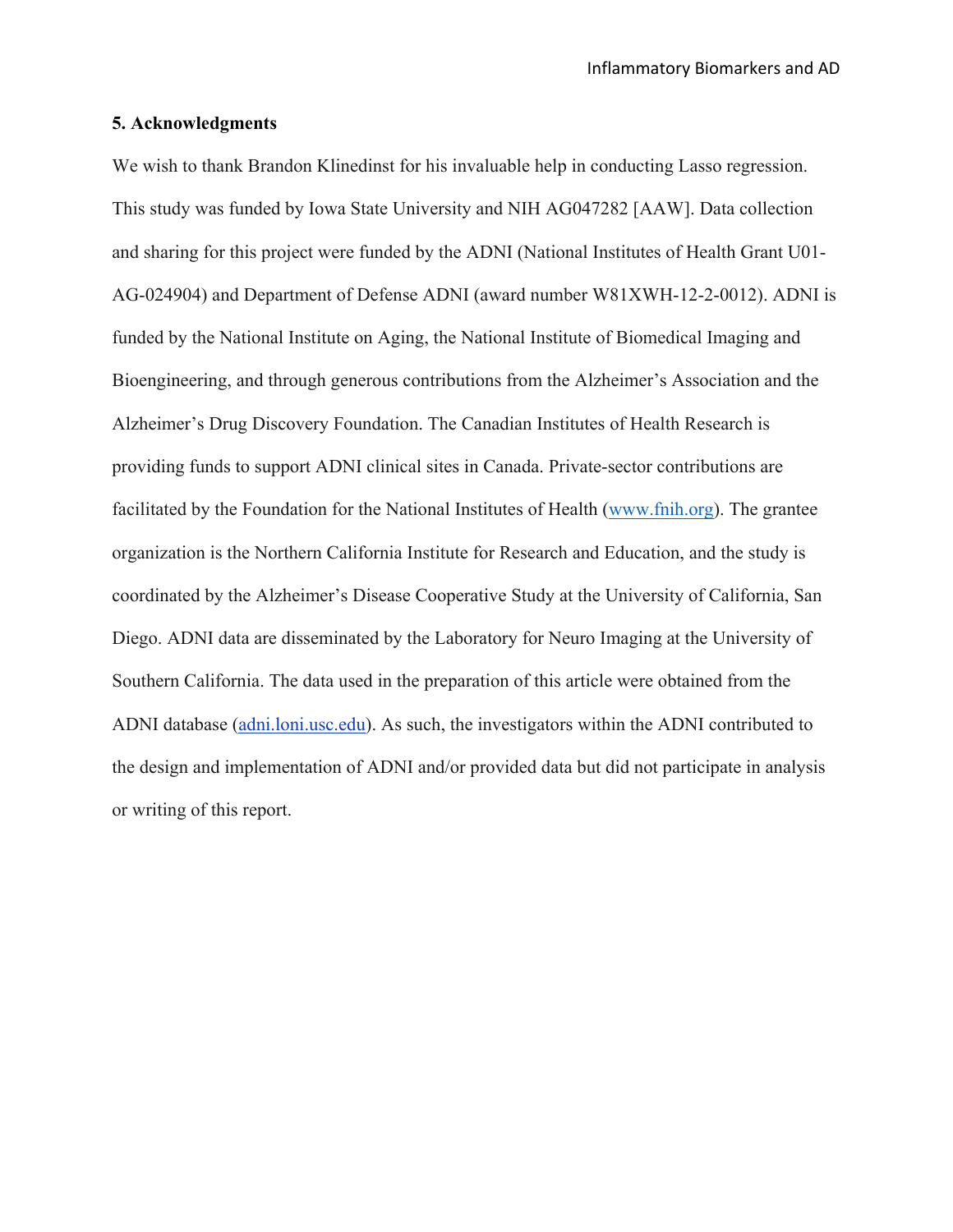## **6. References**

Akiyama, H., Barger, S., Barnum, S., Bradt, B., Bauer, J., Cole, G.M., Cooper, N.R., Eikelenboom, P., Emmerling, M., Fiebich, B.L., Finch, C.E., Frautschy, S., Griffin, W., Hampel, H., Hull, M., Landreth, G., Lue, L., Mrak, R., Mackenzie, I.R., McGeer, P.L., O'Banion, M.K., Pachter, J., Pasinetti, G., Plata–Salaman, C., Rogers, J., Rydel, R., Shen, Y., Streit, W., Strohmeyer, R., Tooyoma, I., Van Muiswinkel, F.L., Veerhuis, R., Walker, D., Webster, S., Wegrzyniak, B., Wenk, G., Wyss-Coray, T., 2000. Inflammation and Alzheimer's disease. Neurobiol Aging 21, 383-421.

Astin, A.W., Denson, N., 2009. Multi-Campus Studies of College Impact: Which Statistical Method is Appropriate? Research in Higher Education 50, 354-367.

Bales, K.R., Du, Y., Holtzman, D., Cordell, B., Paul, S.M., 2000. Neuroinflammation and Alzheimer's disease: critical roles for cytokine/Abeta-induced glial activation, NF-kappaB, and apolipoprotein E. Neurobiol Aging 21, 427-432; discussion 451-423.

Ben Menachem-Zidon, O., Avital, A., Ben-Menahem, Y., Goshen, I., Kreisel, T., Shmueli, E.M., Segal, M., Ben Hur, T., Yirmiya, R., 2011. Astrocytes support hippocampal-dependent memory and long-term potentiation via interleukin-1 signaling. Brain Behav Immun 25, 1008–1016.

Canto, E., Tintore, M., Villar, L.M., Costa, C., Nurtdinov, R., Alvarez-Cermeno, J.C., Arrambide, G., Reverter, F., Deisenhammer, F., Hegen, H., Khademi, M., Olsson, T., Tumani, H., Rodriguez-Martin, E., Piehl, F., Bartos, A., Zimova, D., Kotoucova, J., Kuhle, J., Kappos, L., Garcia-Merino, J.A., Sanchez, A.J., Saiz, A., Blanco, Y., Hintzen, R., Jafari, N., Brassat, D., Lauda, F., Roesler, R., Rejdak, K., Papuc, E., de Andres, C., Rauch, S., Khalil, M., Enzinger, C., Galimberti, D., Scarpini, E., Teunissen, C., Sanchez, A., Rovira, A., Montalban, X., Comabella, M., 2015. Chitinase 3-like 1: prognostic biomarker in clinically isolated syndromes. Brain 138, 918-931.

Craig-Schapiro, R., Perrin, R.J., Roe, C.M., Xiong, C., Carter, D., Cairns, N.J., Mintun, M.A., Peskind, E.R., Li, G., Galasko, D.R., Clark, C.M., Quinn, J.F., D'Angelo, G., Malone, J.P., Townsend, R.R., Morris, J.C., Fagan, A.M., Holtzman, D.M., 2010. YKL-40: a novel prognostic fluid biomarker for preclinical Alzheimer's disease. Biol Psychiatry 68, 903-912.

Crane, P.K., Carle, A., Gibbons, L.E., Insel, P., Mackin, R.S., Gross, A., Jones, R.N., Mukherjee, S., Curtis, S.M., Harvey, D., Weiner, M., Mungas, D., 2012. Development and assessment of a composite score for memory in the Alzheimer's Disease Neuroimaging Initiative (ADNI). Brain Imaging Behav 6, 502-516.

Crews, L., Masliah, E., 2010. Molecular mechanisms of neurodegeneration in Alzheimer's disease. Hum Mol Genet, pp. R12-20.

Dong, Z., Han, H., Li, H., Bai, Y., Wang, W., Tu, M., Peng, Y., Zhou, L., He, W., Wu, X., Tan, T., Liu, M., Zhou, W., Jin, W., Zhang, S., Sacktor, T.C., Li, T., Song, W., Wang, Y.T., 2015. Long-term potentiation decay and memory loss are mediated by AMPAR endocytosis. J Clin Invest 125, [234-247.](https://www.researchgate.net/publication/269115055_Long-term_potentiation_decay_and_memory_loss_are_mediated_by_AMPAR_endocytosis?el=1_x_8&enrichId=rgreq-fec651444e0fc730e3f764c8fee04bd2-XXX&enrichSource=Y292ZXJQYWdlOzMwNTQxODIwNztBUzozOTEzODM2MjI5MzA0NDNAMTQ3MDMyNDUzNTUyOQ==)

Dursun, E., Gezen-Ak, D., Hanağası, H., Bilgiç, B., Lohmann, E., Ertan, S., Atasoy, İ.L., Alaylıoğlu, M., Araz, Ö.S., Önal, B., Gündüz, A., Apaydın, H., Kızıltan, G., Ulutin, T., Gürvit, H., Yilmazer, S., 2015. The interleukin 1 alpha, interleukin 1 beta, interleukin 6 and alpha-2macroglobulin serum levels in patients with early or late onset Alzheimer's disease, mild cognitive impairment or Parkinson's disease. J Neuroimmunol 283, 50-57.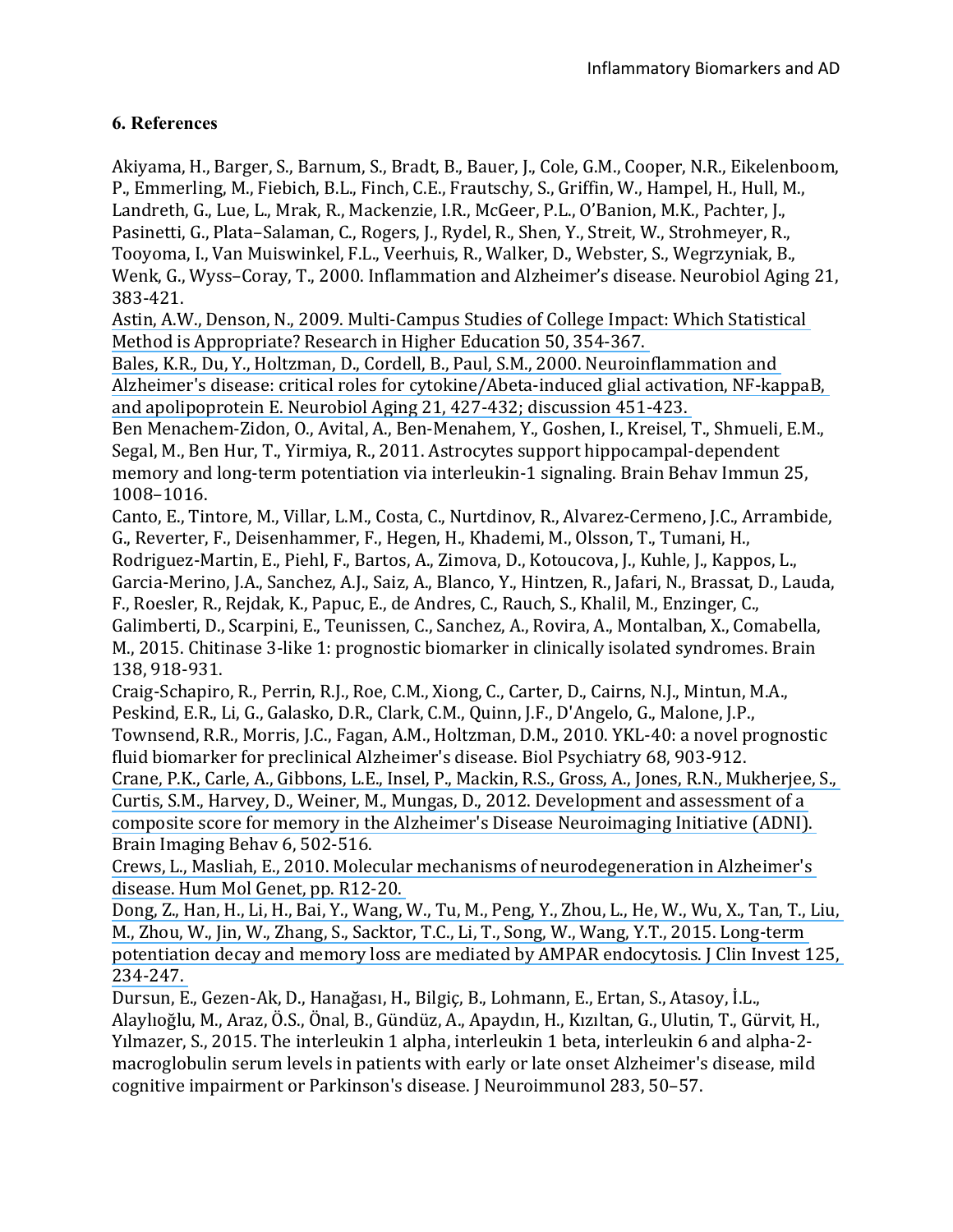Elbaz, I., Lerer-Goldshtein, T., Okamoto, H., Appelbaum, L., 2015. Reduced synaptic density and deficient locomotor response in neuronal activity-regulated pentraxin 2a mutant zebrafish. FASEB | 29, 1220-1234.

Godbout, J.P., Johnson, R.W., 2006. Age and neuroinflammation: a lifetime of

psychoneuroimmune consequences. Neurol Clin 24, 521-538.

Goshen, I., Yirmiya, R., 2009. Interleukin-1  $(IL-1)$ : A central regulator of stress responses. Front Neuroendocrinol 30, 30-45.

Griffin, W.S., Stanley, L.C., Ling, C., White, L., MacLeod, V., Perrot, L.J., White, C.L., Araoz, C., 1989. Brain interleukin 1 and S-100 immunoreactivity are elevated in Down syndrome and Alzheimer disease. Proc Natl Acad Sci U S A 86, 7611-7615.

Guillot-Sestier, M.V., Town, T., 2013. Innate immunity in Alzheimer's disease: a complex affair. CNS Neurol Disord Drug Targets 12, 593-607.

Heneka, M.T., Carson, M.J., El Khoury, J., Landreth, G.E., Brosseron, F., Feinstein, D.L., Jacobs, A.H., Wyss-Coray, T., Vitorica, J., Ransohoff, R.M., Herrup, K., Frautschy, S.A., Finsen, B., Brown, G.C., Verkhratsky, A., Yamanaka, K., Koistinaho, I., Latz, E., Halle, A., Petzold, G.C., Town, T., Morgan, D., Shinohara, M.L., Perry, V.H., Holmes, C., Bazan, N.G., Brooks, D.J.,

Hunot, S., Joseph, B., Deigendesch, N., Garaschuk, O., Boddeke, E., Dinarello, C.A., Breitner, J.C., Cole, G.M., Golenbock, D.T., Kummer, M.P., 2015. Neuroinflammation in Alzheimer's disease. Lancet Neurol 14, 388-405.

Hensley, K., 2010. Neuroinflammation in Alzheimer's disease: mechanisms, pathologic consequences, and potential for therapeutic manipulation. J Alzheimers Dis 21, 1-14. Hsu, Y.C., Perin, M.S., 1995. Human neuronal pentraxin II (NPTX2): conservation, genomic structure, and chromosomal localization. Genomics 28, 220-227.

Hua, X., Hibar, D.P., Ching, C.R., Boyle, C.P., Rajagopalan, P., Gutman, B.A., Leow, A.D., Toga, A.W., Jack, C.R., Jr., Harvey, D., Weiner, M.W., Thompson, P.M., 2013. Unbiased tensor-based morphometry: improved robustness and sample size estimates for Alzheimer's disease clinical trials. NeuroImage 66, 648-661.

Kester, M.I., Teunissen, C.E., Sutphen, C., Herries, E.M., Ladenson, J.H., Xiong, C., Scheltens, P., van der Flier, W.M., Morris, J.C., Holtzman, D.M., Fagan, A.M., 2015. Cerebrospinal fluid VILIP-1 and YKL-40, candidate biomarkers to diagnose, predict and monitor Alzheimer's disease in a memory clinic cohort. Alzheimers Res Ther 7.

Knüppel, S., Rohde, K., Meidtner, K., Drogan, D., Holzhütter, H.-G., Boeing, H., Fisher, E., 2013. Evaluation of 41 Candidate Gene Variants for Obesity in the EPIC-Potsdam Cohort by Multi-Locus Stepwise Regression. PLoS ONE 8, e68941.

Kzhyshkowska, J., Gratchev, A., Goerdt, S., 2007. Human chitinases and chitinase-like proteins as indicators for inflammation and cancer. Biomark Insights 2, 128-146.

Lautner, R., Mattsson, N., Schöll, M., Augutis, K., Blennow, K., Olsson, B., Zetterberg, H., 2011. Biomarkers for microglial activation in Alzheimer's disease. Int J Alzheimers Dis 2011.

Lee, C.G., Da Silva, C.A., Dela Cruz, C.S., Ahangari, F., Ma, B., Kang, M.J., He, C.H., Takyar, S., Elias, J.A., 2011. Role of chitin and chitinase/chitinase-like proteins in inflammation, tissue remodeling, and injury. Annu Rev Physiol 73, 479-501.

Lee, J.W., Lee, Y.K., Yuk, D.Y., Choi, D.Y., Ban, S.B., Oh, K.W., Hong, J.T., 2008. Neuroinflammation induced by lipopolysaccharide causes cognitive impairment through enhancement of beta-amyloid generation. I Neuroinflammation 5, 37.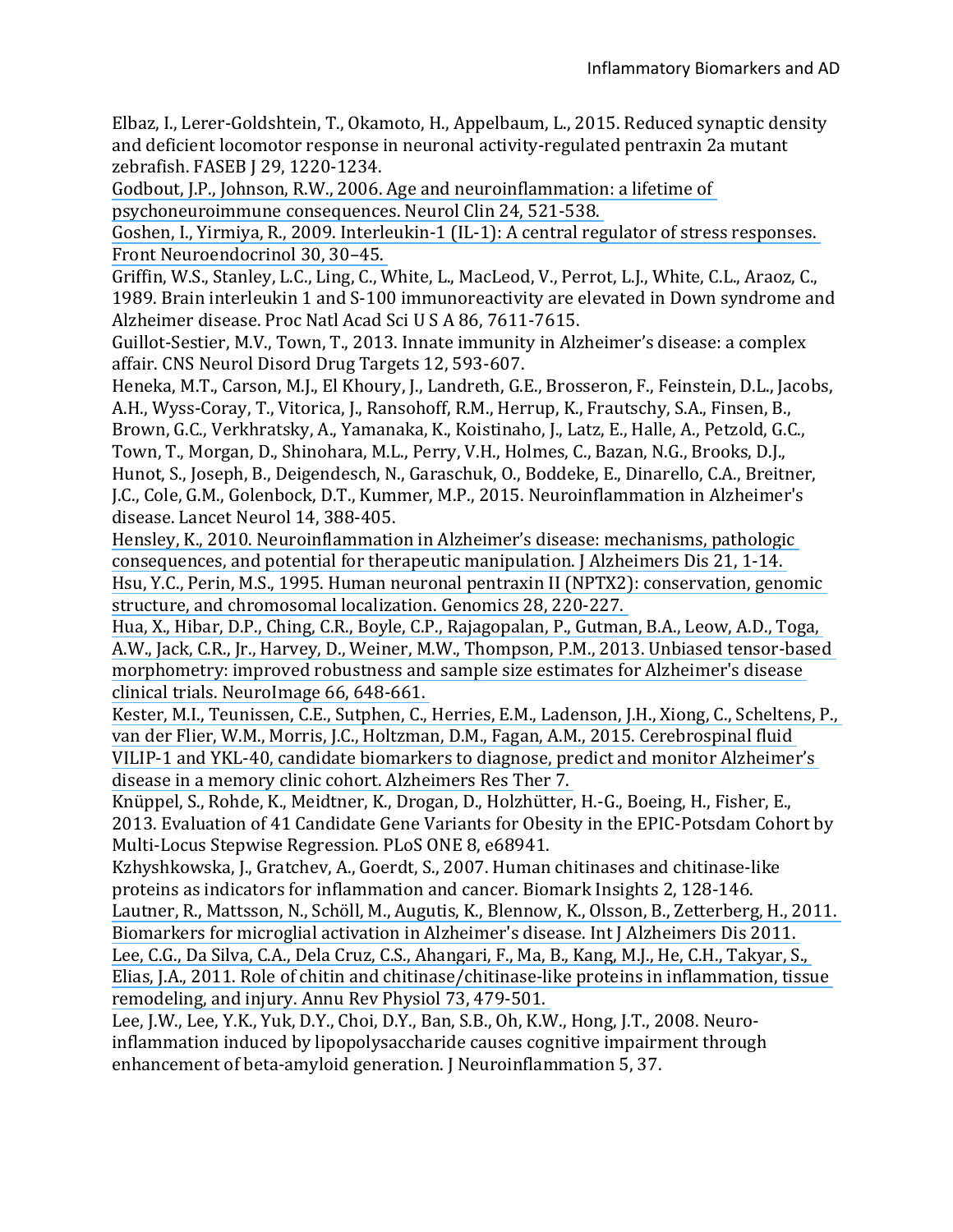Reti, I.M., Blouin, A.M., Worley, P.F., Holland, P.C., Johnson, A.W., Baraban, J.M., 2011. Mediating the effects of drug abuse: the role of NARP in synaptic plasticity. ILAR [52, 321-328.

Risacher, S.L., Saykin, A.J., 2013. Neuroimaging and other biomarkers for Alzheimer's disease: the changing landscape of early detection. Annu Rev Clin Psychol 9, 621-648. Serrano-Pozo, A., Frosch, M.P., Masliah, E., Hyman, B.T., 2011. Neuropathological alterations in Alzheimer disease. Cold Spring Harb Perspect Med.

Shankar, G.M., Walsh, D.M., 2009. Alzheimer's disease: synaptic dysfunction and Aβ. Mol Neurodegener 4, 48.

Shaw, L.M., Vanderstichele, H., Knapik-Czajka, M., Figurski, M., Coart, E., Blennow, K., Soares, H., Simon, A.J., Lewczuk, P., Dean, R.A., Siemers, E., Potter, W., Lee, V.M., Trojanowski, J.Q., 2011. Qualification of the analytical and clinical performance of CSF biomarker analyses in ADNI. Acta Neuropathol 121, 597-609.

Smith, P.F., Ganesh, S., Liu, P., 2013. A comparison of random forest regression and multiple linear regression for prediction in neuroscience. I Neurosci Methods 220, 85-91.

Spellman, D.S., Wildsmith, K.R., Honigberg, L.A., Tuefferd, M., Baker, D., Raghavan, N., Nairn, A.C., Croteau, P., Schirm, M., Allard, R., Lamontagne, J., Chelsky, D., Hoffmann, S., Potter, W.Z., 2015. Development and evaluation of a multiplexed mass spectrometry based assay for measuring candidate peptide biomarkers in Alzheimer's Disease Neuroimaging Initiative (ADNI) CSF. Proteomics Clin Appl 9, 715-731.

Sutphen, C.L., Jasielec, M.S., Shah, A.R., Macy, E.M., Xiong, C., Vlassenko, A.G., Benzinger, T.L., Stoops, E.E., Vanderstichele, H.M., Brix, B., Darby, H.D., Vandijck, M.L., Ladenson, J.H., Morris, J.C., Holtzman, D.M., Fagan, A.M., 2015. Longitudinal cerebrospinal fluid biomarker changes in preclinical alzheimer disease during middle age. JAMA neurology 72, 1029-1042.

Tai, L.M., Ghura, S., Koster, K.P., Liakaite, V., Maienschein-Cline, M., Kanabar, P., Collins, N., Ben-Aissa, M., Lei, A.Z., Bahroos, N., Green, S.J., Hendrickson, B., Van Eldik, L.J., LaDu, M.J., 2015. APOE-modulated Abeta-induced neuroinflammation in Alzheimer's disease: current landscape, novel data, and future perspective. I Neurochem 133, 465-488.

Tsui, C., Copeland, N., Gilbert, D., Jenkins, N., Barnes, C., Worley, P., 1996. Narp, a novel member of the pentraxin family, promotes neurite outgrowth and is dynamically regulated by neuronal activity. I Neurosci 16, 2463-2478.

Weintraub, S., Wicklund, A.H., Salmon, D.P., 2012. The neuropsychological profile of Alzheimer disease. Cold Spring Harb Perspect Med 2, a006171.

Weiss, N., Florence Miller Sylvie Cazaubon Pierre-Olivier Couraud, 2009. The blood-brain barrier in brain homeostasis and neurological diseases. Biochim Biophys Acta 1788, 842– 857.

Weitz, T.M., Town, T., 2012. Microglia in Alzheimer's disease: it's all about context. Int J Alzheimers Dis 2012.

Willette, A.A., Modanlo, N., Kapogiannis, D., 2015. Insulin resistance predicts medial temporal hypermetabolism in mild cognitive impairment conversion to Alzheimer disease. Diabetes 64, 1933-1940.

Wyss-Coray, T., 2006. Inflammation in Alzheimer disease: driving force, bystander or beneficial response? Nat Med 12, 1005-1015.

Yirmiya, R., Goshen, I., 2011. Immune modulation of learning, memory, neural plasticity and [neurogenesis. Brain Behav Immun 25, 181–213.](https://www.researchgate.net/publication/47533290_Yirmiya_R_Goshen_I_Immune_modulation_of_learning_memory_neural_plasticity_and_neurogenesis_Brain_Behav_Immun_25_181-213?el=1_x_8&enrichId=rgreq-fec651444e0fc730e3f764c8fee04bd2-XXX&enrichSource=Y292ZXJQYWdlOzMwNTQxODIwNztBUzozOTEzODM2MjI5MzA0NDNAMTQ3MDMyNDUzNTUyOQ==)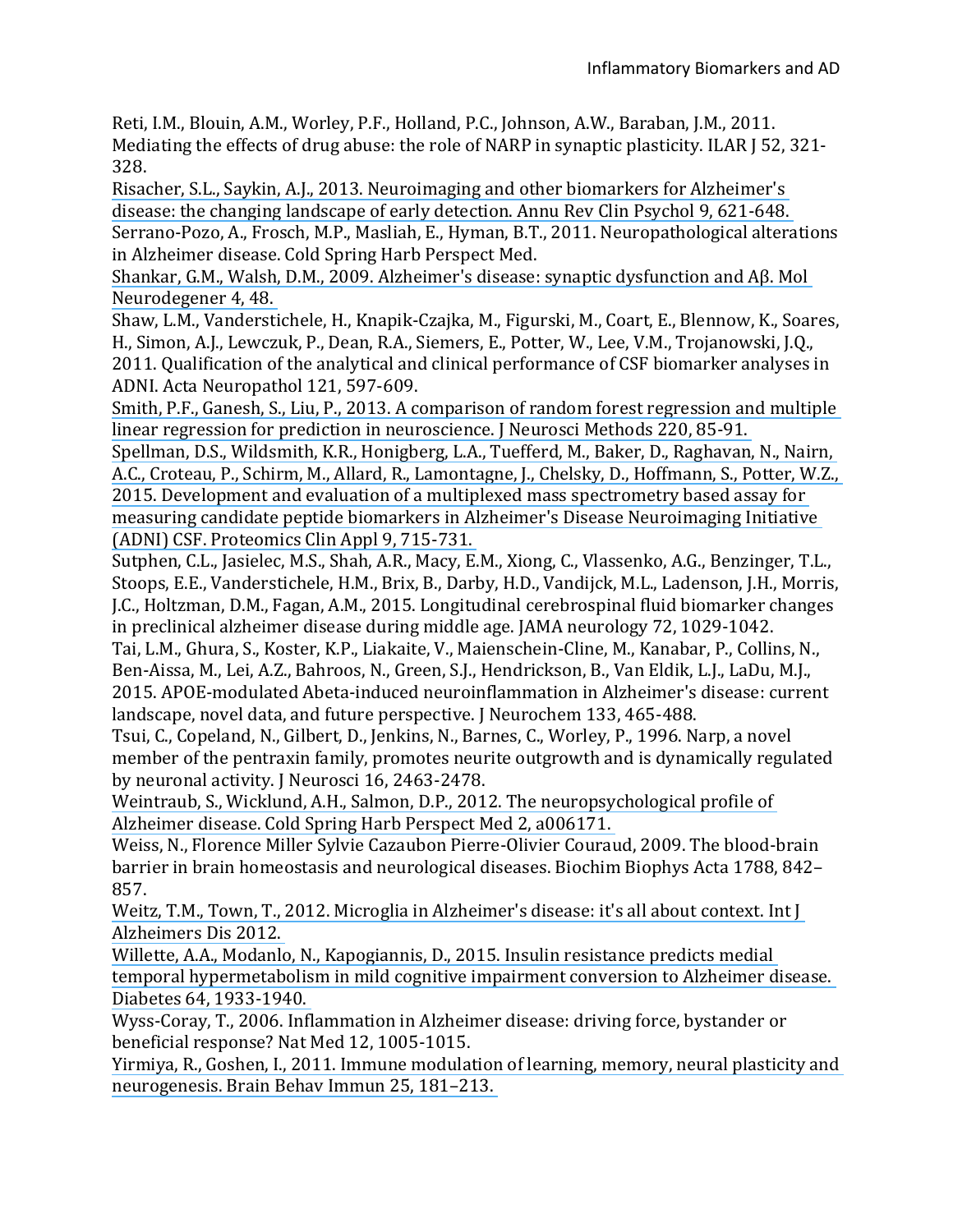## **Figure Legends**.

**Figure 1**. Mass Spectrometry Biomarkers and Baseline Global Cognition Associations between baseline global cognitive and assessment outcomes with baseline CSF NPTX2 or C3LP1. Blue and red circles respectively correspond to NPTX2 and C3LP1 CSF values in predicting MMSE (A,B), CDR-sob (C,D), and ADAS-cog11 (E,F). The  $R^2$  value reflects the proportion of variance in cognitive scores explained by each biomarker. Covariates included age at baseline, sex, Apolipoprotein ε4 genotype, and education. ADAS-cog11, Alzheimer's Disease Assessment Scale-cognitive subscale 11; C3LP1, chitinase-3-like-protein 1; CDR-sob, Clinical Dementia Rating sum of boxes; MMSE, Mini-Mental State Examination; NPTX2, neuronal pentraxin 2.

## **Figure 2.** NPTX2 and Memory Performance across Time

Associations between baseline NPTX2 and change over time for the memory factor score relative to baseline at months 6 (A), 12 (B), and 24 (C) thereafter. Blue circles correspond to NPTX2 values. The  $R^2$  reflects the proportion of variance in the memory factor as explained by NPTX2. Covariates included the fixed effects of age at baseline, sex, APOE ε4 genotype, and education, as well as the random effect of subject. NPTX2, neuronal pentraxin 2.

**Figure 3**. Mass Spectrometry Biomarkers and Medial Temporal Atrophy across Time Associations between baseline NPTX2 (A,B,C) or C3LP1 (D,E,F) and cumulative change in medial temporal lobe (MTL) gray matter (GM) volume, expressed as a percentage relative to baseline at months 6, 12, and 24 thereafter. The blue and red circles correspond to NPTX2 and C3LP1 values respectively. The  $R^2$  reflects the proportion of variance in MTL GM volume as explained by a given biomarker. Covariates included the fixed effects of age at baseline, sex,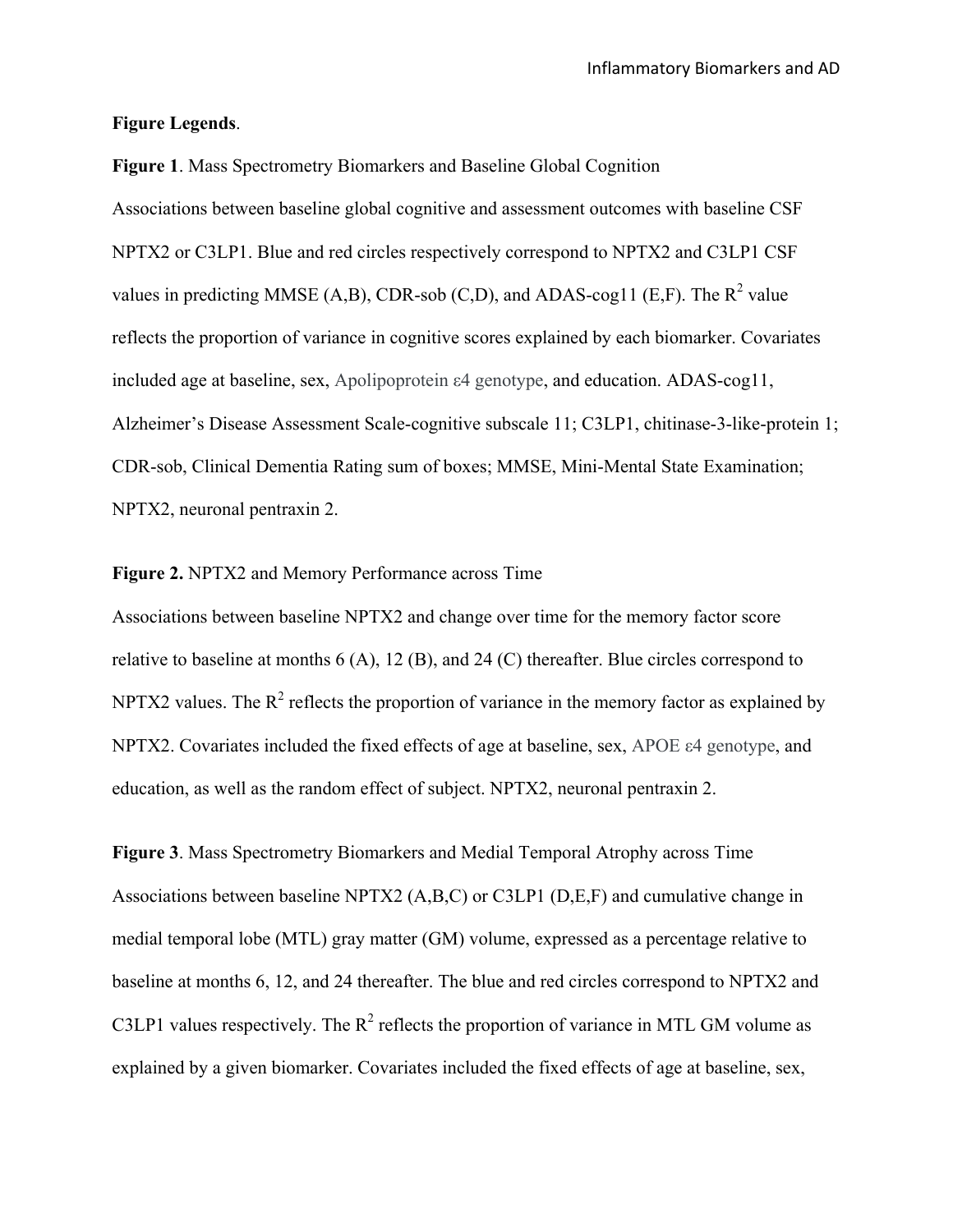APOE ε4 genotype, and education, as well as the random effect of subject. C3LP1, chitinase-3 like-protein 1; NPTX2, neuronal pentraxin 2.